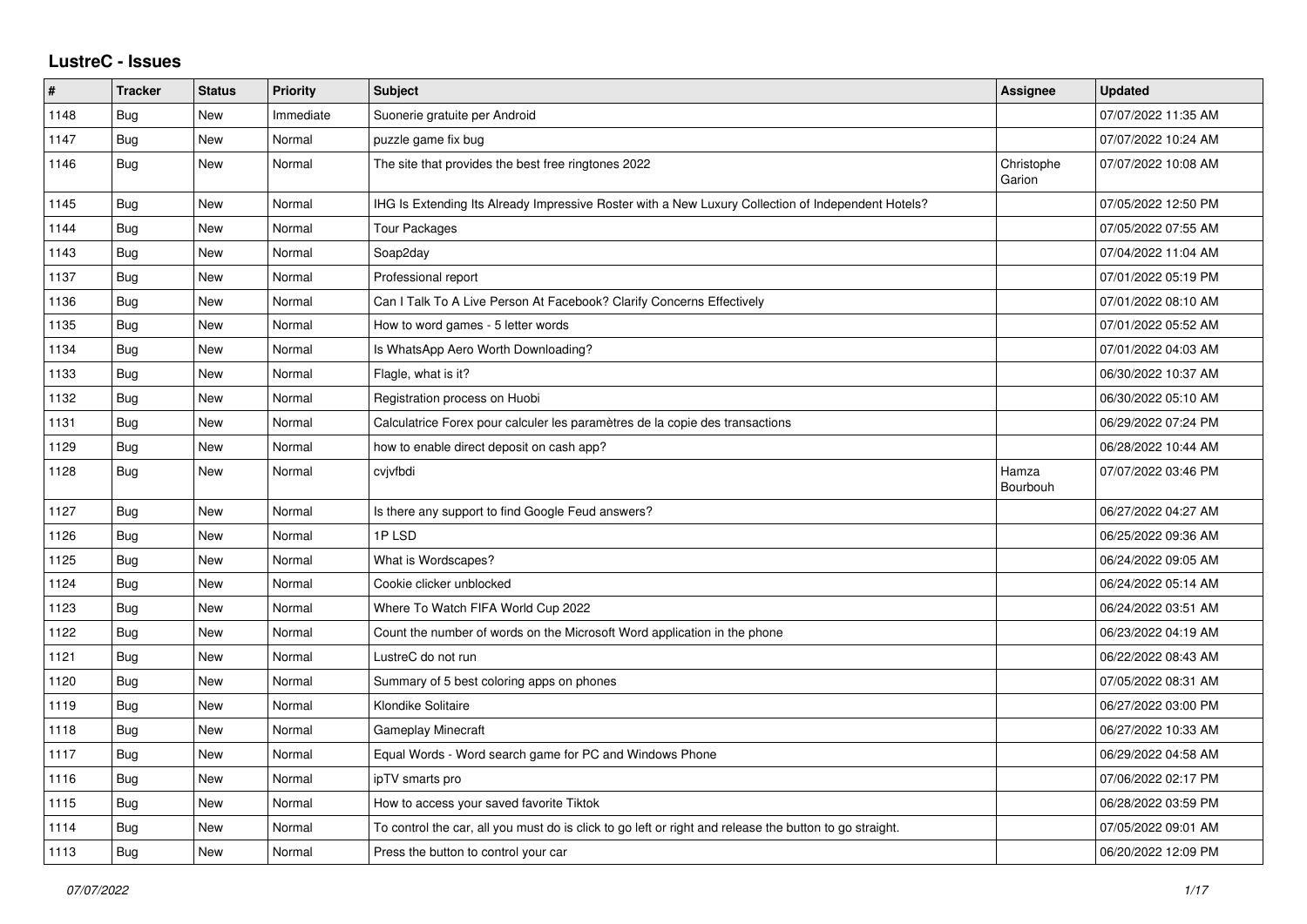| $\sharp$ | <b>Tracker</b> | <b>Status</b> | <b>Priority</b> | <b>Subject</b>                                                                                                                                           | Assignee               | <b>Updated</b>      |
|----------|----------------|---------------|-----------------|----------------------------------------------------------------------------------------------------------------------------------------------------------|------------------------|---------------------|
| 1112     | Bug            | New           | Normal          | What Cash App Policy Says If Random Person Sent Me Money On Cash App?                                                                                    |                        | 06/27/2022 02:39 AM |
| 1111     | Bug            | New           | Normal          | LOLBeans is a fun battle royale game where you race with other players while avoiding obstacles. Reach the<br>end of the course in competitive gameplay! |                        | 07/07/2022 08:52 AM |
| 1110     | <b>Bug</b>     | <b>New</b>    | Normal          | Six Guns Mod Apk Answers Your Questions                                                                                                                  | Pierre-Loïc<br>Garoche | 06/28/2022 06:26 PM |
| 1108     | Bug            | <b>New</b>    | Normal          | Six Guns Mod Apk Answers Your Questions                                                                                                                  |                        | 07/07/2022 04:28 PM |
| 1106     | Bug            | New           | Normal          | How Do I Get Cash App ++ Without Confronting Any Technical Glitches?                                                                                     |                        | 06/25/2022 09:53 PM |
| 1105     | Bug            | <b>New</b>    | High            | What is Mahjong online?                                                                                                                                  |                        | 06/28/2022 03:47 AM |
| 1104     | <b>Bug</b>     | New           | Normal          | Idle game fix bug                                                                                                                                        |                        | 07/05/2022 11:42 AM |
| 1103     | Bug            | <b>New</b>    | Normal          | Idle game fix bug                                                                                                                                        |                        | 06/25/2022 09:08 PM |
| 1102     | Bug            | New           | Normal          | Charlottesville Travel Guide?                                                                                                                            |                        | 07/07/2022 08:50 AM |
| 1101     | <b>Bug</b>     | <b>New</b>    | Normal          | How to Delete Cash App History at once?                                                                                                                  |                        | 06/27/2022 01:33 PM |
| 1098     | Bug            | <b>New</b>    | Normal          | Life of a Fisherman                                                                                                                                      |                        | 07/07/2022 02:20 AM |
| 1097     | Bug            | New           | Normal          | Race and experience new life.                                                                                                                            |                        | 07/06/2022 06:19 AM |
| 1096     | <b>Bug</b>     | New           | Normal          | Race and experience new life.                                                                                                                            |                        | 06/26/2022 06:07 PM |
| 1094     | Bug            | <b>New</b>    | Normal          | What time does direct deposit hit Cash App?                                                                                                              |                        | 06/14/2022 03:27 PM |
| 1093     | Bug            | New           | Normal          | Uniswap Exchange                                                                                                                                         | Christophe<br>Garion   | 06/14/2022 11:55 AM |
| 1092     | Bug            | New           | Normal          | <b>Ellison Estate Vineyard</b>                                                                                                                           |                        | 06/20/2022 12:03 PM |
| 1091     | Bug            | New           | Normal          | Find family fun indoors and outdoors in the Jungfrau Region                                                                                              |                        | 06/14/2022 09:33 AM |
| 1090     | Bug            | <b>New</b>    | Normal          | Pay Someone To Do My Assignment                                                                                                                          |                        | 06/11/2022 03:15 PM |
| 1089     | Bug            | New           | Normal          | Pay Someone To Do My Assignment                                                                                                                          |                        | 06/15/2022 04:44 AM |
| 1088     | <b>Bug</b>     | New           | Normal          | Health And Fitness Tips 2022                                                                                                                             | Pierre-Loïc<br>Garoche | 07/06/2022 02:06 PM |
| 1087     | Bug            | New           | Normal          | How do new writers start out?                                                                                                                            |                        | 07/06/2022 02:17 PM |
| 1086     | Bug            | New           | Immediate       | <b>Composite Engineer</b>                                                                                                                                | Pierre-Loïc<br>Garoche | 06/10/2022 09:26 AM |
| 1084     | <b>Bug</b>     | New           | Normal          | <b>Trippie Redd</b>                                                                                                                                      |                        | 06/11/2022 09:05 AM |
| 1083     | <b>Bug</b>     | New           | Normal          | coin base review                                                                                                                                         |                        | 06/11/2022 09:13 AM |
| 1082     | Bug            | New           | Normal          | Reset chime bank password without phone number                                                                                                           |                        | 06/15/2022 11:56 AM |
| 1080     | Bug            | New           | Normal          | How to use Math Wallet   Nexo wallet   CoinTiger Exchange                                                                                                |                        | 06/15/2022 11:56 AM |
| 1079     | Bug            | New           | Normal          | How to get cheap psychology assignment?                                                                                                                  |                        | 06/15/2022 06:00 AM |
| 1078     | Bug            | New           | Normal          | What Bank Is Cash App On Plaid? Find Clarity And Assistance                                                                                              |                        | 06/15/2022 11:56 AM |
| 1077     | Bug            | New           | Normal          | Les excellentes façons d'utiliser ces images                                                                                                             |                        | 07/06/2022 03:23 PM |
| 1076     | <b>Bug</b>     | New           | Normal          | DedicatedHosting4u                                                                                                                                       |                        | 06/11/2022 09:15 AM |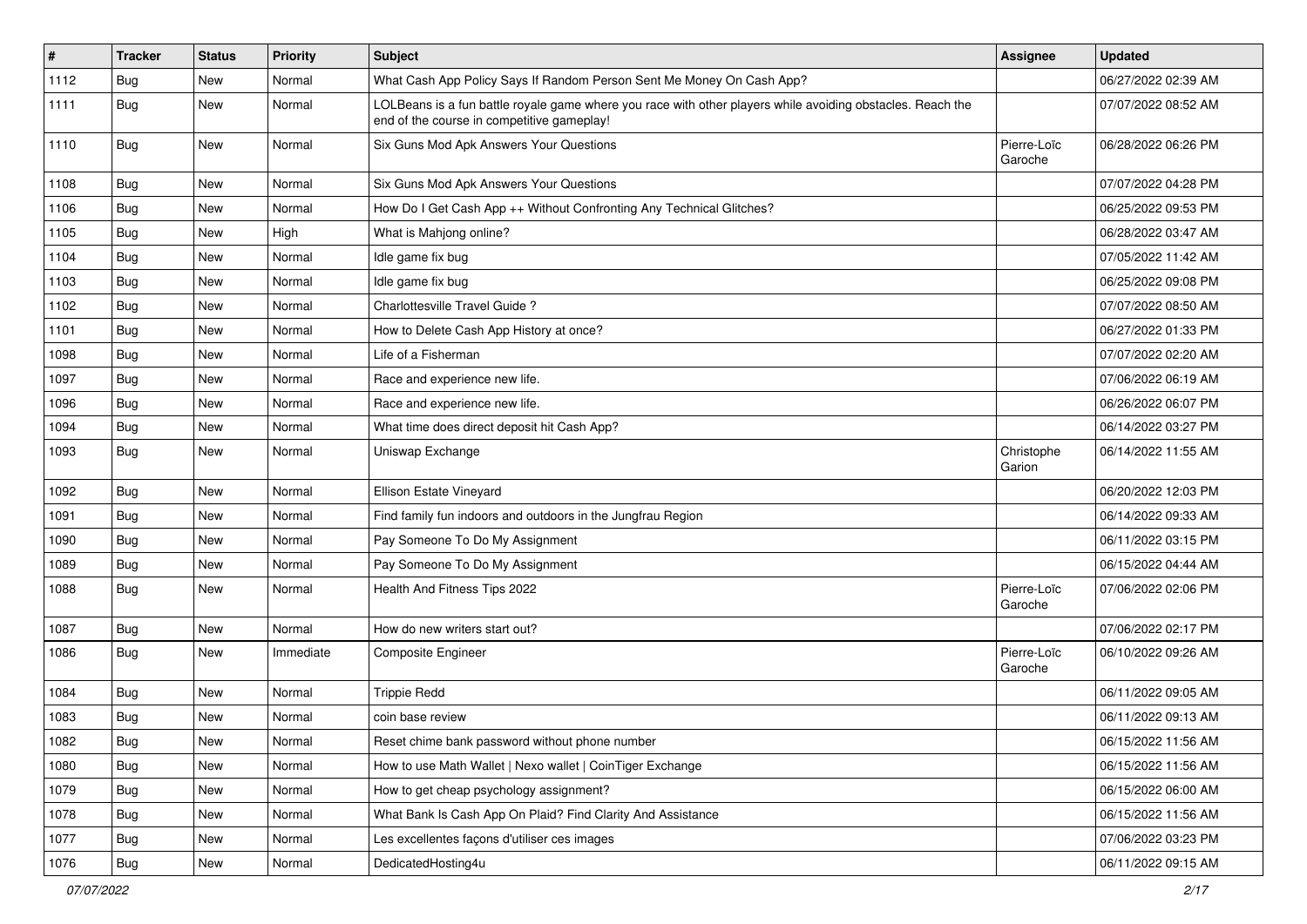| $\vert$ # | <b>Tracker</b> | <b>Status</b> | <b>Priority</b> | Subject                                                                  | <b>Assignee</b>        | <b>Updated</b>      |
|-----------|----------------|---------------|-----------------|--------------------------------------------------------------------------|------------------------|---------------------|
| 1074      | Bug            | New           | Normal          | Dissertation writing help at economical rates!                           | Christophe<br>Garion   | 06/06/2022 04:48 PM |
| 1073      | Bug            | <b>New</b>    | Normal          | Cricut Design Space                                                      |                        | 07/07/2022 09:31 AM |
| 1072      | Bug            | New           | Normal          | ij.start canon                                                           |                        | 06/21/2022 06:56 PM |
| 1071      | Bug            | <b>New</b>    | Normal          | Cinema HD Review - Cinemahdv2.net                                        |                        | 06/21/2022 06:54 PM |
| 1069      | Bug            | New           | Normal          | how to get cash app support phone number 24*7 available                  |                        | 06/29/2022 05:37 PM |
| 1068      | Bug            | New           | Normal          | 123.hp.com/laserjet                                                      |                        | 05/31/2022 12:22 PM |
| 1067      | Bug            | New           | Normal          | Cricut.com/setup                                                         |                        | 05/31/2022 12:19 PM |
| 1065      | <b>Bug</b>     | New           | Normal          | The top foreign language training game in 2022                           |                        | 06/07/2022 04:05 AM |
| 1064      | Bug            | New           | Normal          | How to delete Cash App history?                                          | Pierre-Loïc<br>Garoche | 06/11/2022 10:29 AM |
| 1063      | Bug            | <b>New</b>    | Normal          | 123.hp.com/laserjet                                                      |                        | 05/28/2022 12:27 PM |
| 1062      | Bug            | <b>New</b>    | Normal          | Cricut.com/setup                                                         |                        | 05/28/2022 12:26 PM |
| 1061      | Bug            | New           | Normal          | Cricut.com/setup                                                         |                        | 05/28/2022 12:24 PM |
| 1060      | Bug            | <b>New</b>    | Normal          | How to Use Panda Helper to Speed Up Your iOS                             |                        | 05/28/2022 09:12 AM |
| 1059      | Bug            | New           | Normal          | 123.hp.com/laseriet                                                      |                        | 05/28/2022 08:29 AM |
| 1058      | Bug            | New           | Normal          | Cricut.com/setup                                                         |                        | 05/28/2022 08:28 AM |
| 1057      | Bug            | <b>New</b>    | Normal          | <b>CCPlay Education Edition APK</b>                                      |                        | 06/07/2022 04:07 AM |
| 1055      | Bug            | New           | Normal          | seo apk                                                                  | Pierre-Loïc<br>Garoche | 05/27/2022 06:23 AM |
| 1054      | Bug            | <b>New</b>    | Normal          | Apkmodule                                                                | Pierre-Loïc<br>Garoche | 05/26/2022 03:37 PM |
| 1053      | Bug            | <b>New</b>    | Normal          | Game Geometry Dash                                                       |                        | 05/26/2022 11:30 AM |
| 1052      | Bug            | New           | Normal          | Build Now GG is a new battle royale game.                                |                        | 05/26/2022 04:24 AM |
| 1051      | <b>Bug</b>     | New           | Normal          | Dental Supplies USA                                                      |                        | 06/11/2022 09:20 PM |
| 1048      | Bug            | <b>New</b>    | Normal          | So zeigen Sie ein Instagram-Profilbild an und vergrößern es              |                        | 05/25/2022 06:56 AM |
| 1047      | Bug            | New           | Normal          | Opensea                                                                  | Corentin<br>Lauverjat  | 05/24/2022 02:32 PM |
| 1046      | Bug            | <b>New</b>    | Normal          | 123.hp.com/laserjet                                                      |                        | 05/24/2022 10:46 AM |
| 1045      | Bug            | New           | Normal          | Cricut.com/setup                                                         |                        | 05/24/2022 10:45 AM |
| 1044      | <b>Bug</b>     | <b>New</b>    | Normal          | Can I Disapprove If Random Person Sent Me Money On Cash App?             |                        | 05/26/2022 03:51 PM |
| 1043      | Bug            | New           | Normal          | What Is The Right Way To Troubleshoot Cash App Transfer Failed Problems? |                        | 05/25/2022 01:16 PM |
| 1042      | Bug            | New           | Normal          | How to set up direct deposit on cash app?                                |                        | 05/25/2022 01:17 PM |
| 1041      | Bug            | New           | Normal          | Count words in Word on the computer                                      |                        | 05/27/2022 02:16 PM |
| 1040      | Bug            | New           | Normal          | thabet                                                                   |                        | 05/19/2022 08:05 PM |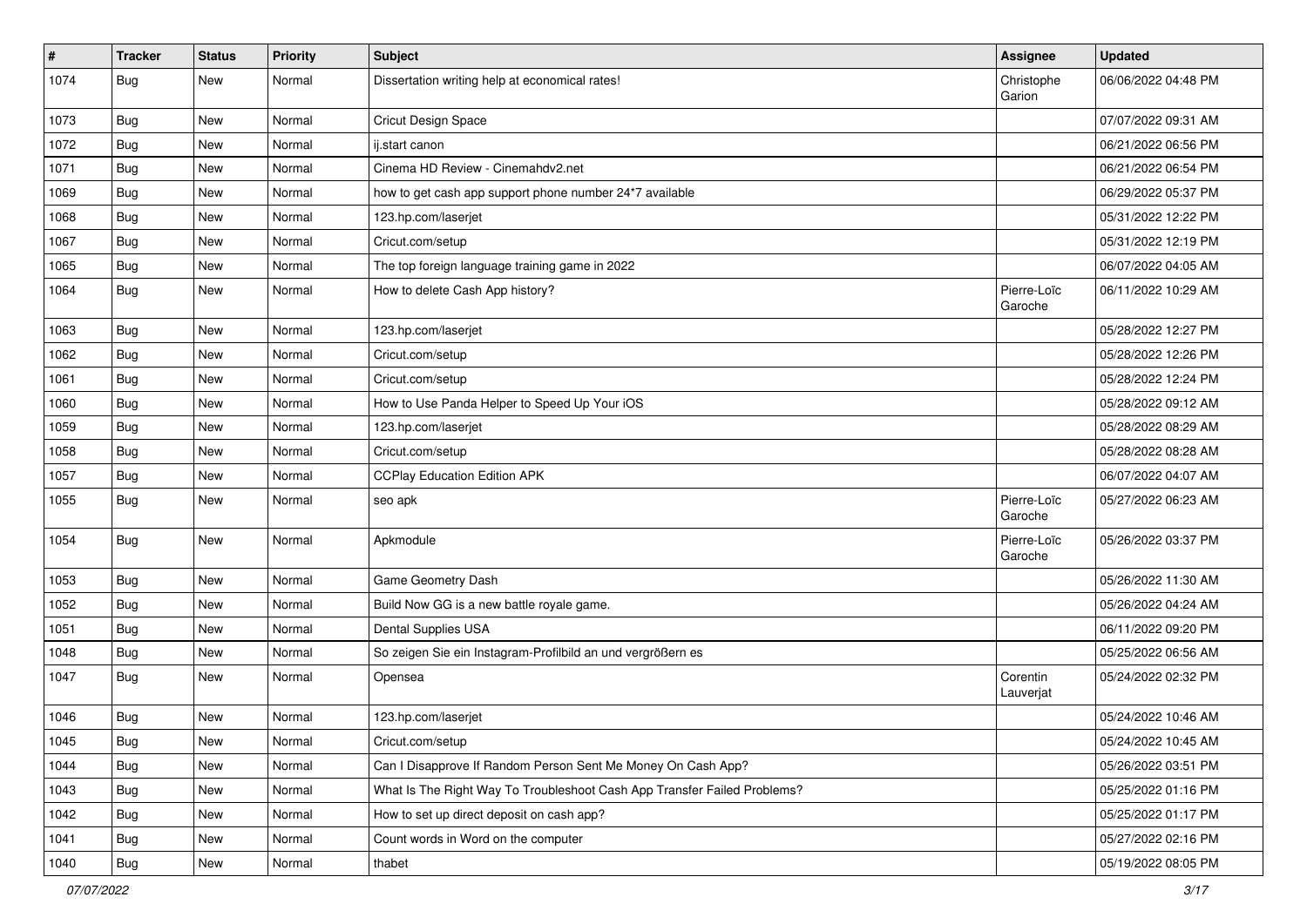| $\vert$ # | <b>Tracker</b> | <b>Status</b> | <b>Priority</b> | Subject                                                                       | Assignee               | <b>Updated</b>      |
|-----------|----------------|---------------|-----------------|-------------------------------------------------------------------------------|------------------------|---------------------|
| 1039      | <b>Bug</b>     | New           | Normal          | How to Get Tickmill Bonuses for Free                                          |                        | 05/26/2022 05:43 PM |
| 1038      | Bug            | New           | Normal          | How to Fix Canon Printer Offline ISsue                                        | Pierre-Loïc<br>Garoche | 05/27/2022 05:25 AM |
| 1036      | Bug            | <b>New</b>    | Normal          | <b>VPS Material</b>                                                           |                        | 05/18/2022 09:34 PM |
| 1035      | <b>Bug</b>     | <b>New</b>    | Normal          | how to relieve spam score                                                     | Pierre-Loïc<br>Garoche | 05/18/2022 11:39 AM |
| 1034      | Bug            | <b>New</b>    | Normal          | Download Teaching Feeling For Android                                         |                        | 05/20/2022 09:25 AM |
| 1033      | Bug            | <b>New</b>    | Normal          | The best slope 2 online games to play right now                               |                        | 05/17/2022 10:55 AM |
| 1032      | <b>Bug</b>     | <b>New</b>    | Normal          | How To Play The Wordle Game                                                   |                        | 05/17/2022 10:37 AM |
| 1031      | Bug            | <b>New</b>    | Normal          | <b>IAFT Traders Union</b>                                                     |                        | 05/16/2022 03:14 PM |
| 1030      | Bug            | <b>New</b>    | Normal          | <b>IAFT Traders Union</b>                                                     |                        | 05/16/2022 03:13 PM |
| 1029      | Bug            | <b>New</b>    | Normal          | 5 Reasons Why People Love Coloring Pages?                                     |                        | 05/16/2022 11:53 AM |
| 1028      | Bug            | New           | Normal          | The Best Free Online Game to Play with Friends                                |                        | 05/16/2022 05:00 AM |
| 1027      | Bug            | New           | Normal          | Word hurdle: Viral and Fun Online Game                                        |                        | 06/25/2022 06:13 PM |
| 1026      | Bug            | <b>New</b>    | Normal          | New Puzzle Game for All Age - Dordle                                          |                        | 06/25/2022 06:17 PM |
| 1025      | Bug            | New           | Normal          | how to change the logo in wordpress                                           |                        | 06/25/2022 06:20 PM |
| 1024      | <b>Bug</b>     | New           | Normal          | How to choose the right broker                                                |                        | 06/25/2022 06:23 PM |
| 1023      | Bug            | <b>New</b>    | Normal          | Questions That Are Typically Asked About Trap The Cat                         |                        | 05/14/2022 03:51 AM |
| 1022      | <b>Bug</b>     | New           | Normal          | 123.hp.com/laserjet                                                           |                        | 05/13/2022 01:25 PM |
| 1021      | Bug            | <b>New</b>    | Normal          | Cricut.com/setup                                                              |                        | 05/26/2022 12:21 AM |
| 1020      | Bug            | New           | Normal          | Cricut.com/setup                                                              |                        | 05/13/2022 11:14 AM |
| 1019      | <b>Bug</b>     | New           | Normal          | Cricut.com/setup                                                              |                        | 05/13/2022 11:13 AM |
| 1018      | Bug            | <b>New</b>    | Normal          | So erhalten Sie ein kostenloses Hörbuch                                       |                        | 07/07/2022 01:41 AM |
| 1016      | Bug            | New           | Normal          | Klondike Solitaire                                                            |                        | 05/12/2022 09:03 AM |
| 1015      | Bug            | New           | Normal          | Is it possible to send books for free?                                        |                        | 05/11/2022 04:05 PM |
| 1014      | Bug            | New           | Normal          | how to get chime routing and account number ? chime routing number florida    |                        | 05/11/2022 12:42 PM |
| 1013      | <b>Bug</b>     | New           | Normal          | ij.start canon                                                                |                        | 05/11/2022 11:31 AM |
| 1012      | Bug            | New           | Normal          | Cricut.com/setup                                                              |                        | 05/11/2022 11:30 AM |
| 1011      | Bug            | New           | Normal          | Summary of 10 best coloring apps on phones                                    |                        | 05/11/2022 10:58 AM |
| 1010      | Bug            | New           | Normal          | what are the requirements to borrow money from cash app ? cash app borrow app | Pierre-Loïc<br>Garoche | 05/11/2022 09:29 AM |
| 1009      | i Bug          | New           | Normal          | How to change routing number on Cash App?                                     |                        | 05/11/2022 07:13 AM |
| 1008      | <b>Bug</b>     | New           | Normal          | Who was the first black woman to anchor a newscast?                           |                        | 05/10/2022 03:13 PM |
| 1007      | Bug            | New           | Normal          | "ij.start canon                                                               |                        | 05/18/2022 10:40 AM |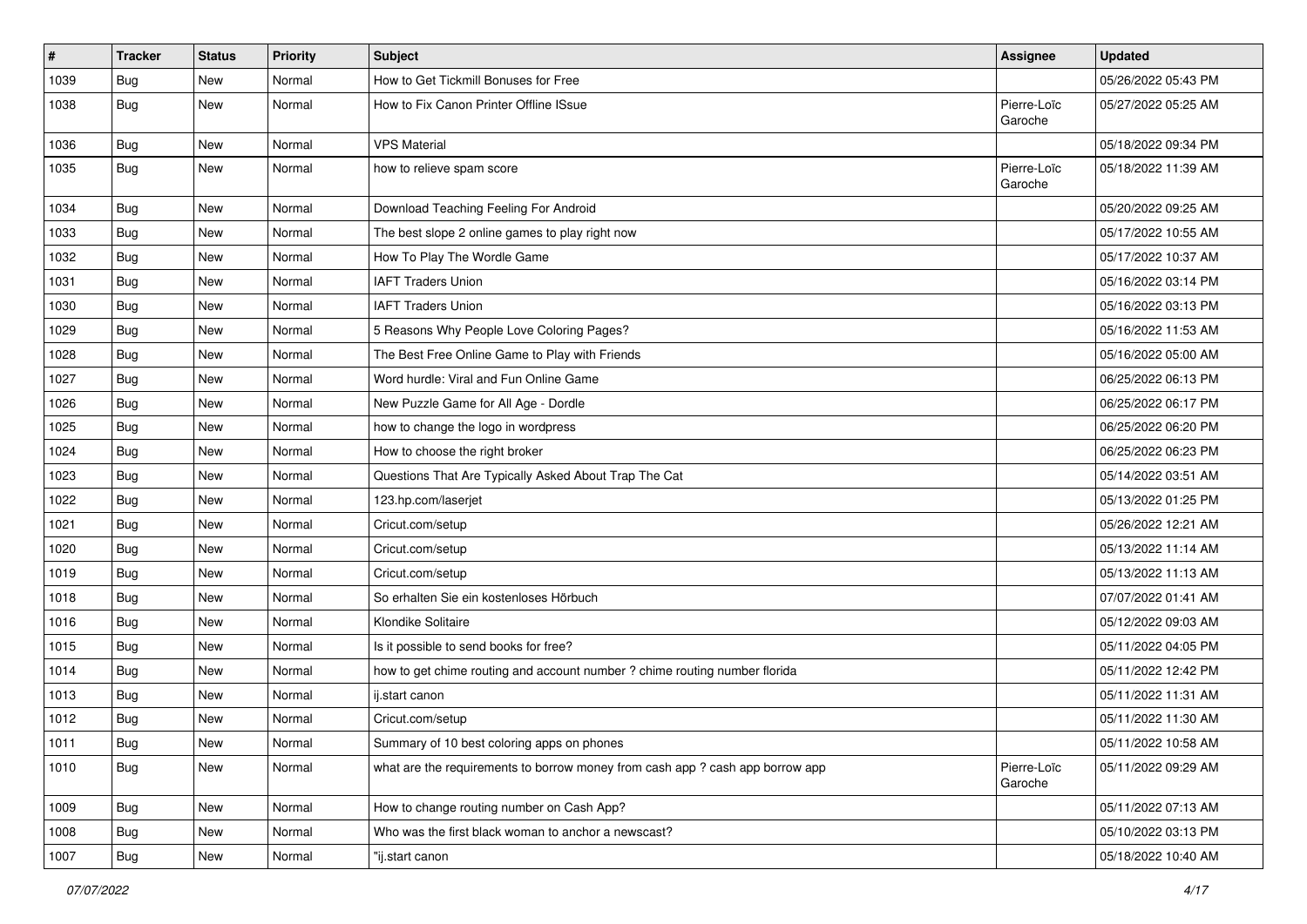| $\pmb{\#}$ | <b>Tracker</b> | <b>Status</b> | <b>Priority</b> | <b>Subject</b>                                                  | Assignee               | <b>Updated</b>      |
|------------|----------------|---------------|-----------------|-----------------------------------------------------------------|------------------------|---------------------|
| 1006       | Bug            | New           | Normal          | Cricut.com/setup                                                |                        | 05/10/2022 01:22 PM |
| 1005       | <b>Bug</b>     | <b>New</b>    | High            | Nursing Assignment Help in UK                                   |                        | 05/13/2022 05:33 PM |
| 1004       | Bug            | New           | Normal          | you get to pinch and drag a man with a very flexible face       |                        | 05/10/2022 10:59 AM |
| 1003       | Bug            | New           | Normal          | Drift F1 is a drifting car game inspired by F1's tracks.        | Pierre-Loïc<br>Garoche | 05/10/2022 10:52 AM |
| 1002       | Bug            | New           | Normal          | Chemistry Assignment Help                                       |                        | 06/04/2022 09:58 AM |
| 1001       | <b>Bug</b>     | <b>New</b>    | Normal          | Venmo Keep Saying Error?                                        |                        | 06/27/2022 02:20 AM |
| 1000       | Bug            | New           | Normal          | Super easy way to zoom photos and upload to Instagram           | Christophe<br>Garion   | 07/06/2022 01:59 PM |
| 999        | Bug            | <b>New</b>    | Normal          | Is there a way to find Google Feud answers?                     |                        | 06/28/2022 01:27 AM |
| 998        | Bug            | New           | Normal          | Is It Hard to Solve Wordle An                                   |                        | 06/27/2022 12:24 AM |
| 997        | <b>Bug</b>     | New           | Normal          | 123.hp.com/laserjet                                             |                        | 06/28/2022 09:48 AM |
| 996        | Bug            | <b>New</b>    | Normal          | Cricut.com/setup                                                |                        | 06/27/2022 07:12 AM |
| 993        | <b>Bug</b>     | New           | Normal          | IO Games Free Online                                            |                        | 06/26/2022 09:41 AM |
| 992        | <b>Bug</b>     | <b>New</b>    | Normal          | So vergrößern Sie Ihr Instagram-Profilbild                      |                        | 06/26/2022 11:29 PM |
| 991        | Bug            | New           | Normal          | <b>MDMA MOLLY</b>                                               |                        | 05/03/2022 12:03 AM |
| 990        | <b>Bug</b>     | New           | Normal          | Mushrooms                                                       |                        | 06/26/2022 05:41 AM |
| 989        | Bug            | <b>New</b>    | Normal          | Barewoods Wax Cigar                                             |                        | 07/07/2022 06:19 AM |
| 988        | <b>Bug</b>     | New           | Normal          | <b>Medicinal Mushrooms</b>                                      |                        | 06/27/2022 09:33 AM |
| 987        | <b>Bug</b>     | <b>New</b>    | Normal          | <b>Medicinal Mushrooms</b>                                      |                        | 06/27/2022 07:13 PM |
| 986        | <b>Bug</b>     | New           | Normal          | dbhdsvbhdf                                                      | Christophe<br>Garion   | 06/27/2022 04:12 PM |
| 985        | <b>Bug</b>     | <b>New</b>    | Normal          | Find out the vitality of Facebook Phone Number:                 |                        | 06/27/2022 05:39 AM |
| 984        | Bug            | New           | Normal          | How to disable, permanently delete Twitter account on phone, PC |                        | 07/07/2022 06:20 AM |
| 983        | <b>Bug</b>     | New           | Normal          | Finding issue in tekken 3 game?                                 |                        | 06/28/2022 03:26 AM |
| 982        | <b>Bug</b>     | <b>New</b>    | Normal          | Five sites that let you download free scenarios for your iPhone |                        | 05/07/2022 09:34 PM |
| 981        | <b>Bug</b>     | New           | Normal          | VidMate Mod APK                                                 |                        | 06/28/2022 11:24 AM |
| 980        | <b>Bug</b>     | New           | Normal          | Free Gas Cards for the Unemployed                               |                        | 06/28/2022 02:54 PM |
| 979        | Bug            | New           | Normal          | Free Gas Cards for the Unemployed                               |                        | 07/05/2022 03:45 PM |
| 978        | Bug            | New           | Normal          | Delamore Lodge is a place to stay.                              |                        | 06/27/2022 04:57 AM |
| 977        | Bug            | New           | Normal          | Fans of the Old Country will like this book.                    |                        | 07/04/2022 06:54 AM |
| 976        | Bug            | New           | Normal          | How to delete the cash app account history right now?           | Hamza<br>Bourbouh      | 06/28/2022 11:22 AM |
| 975        | Bug            | New           | Normal          | Payback 2 Mod APK                                               |                        | 05/05/2022 10:56 AM |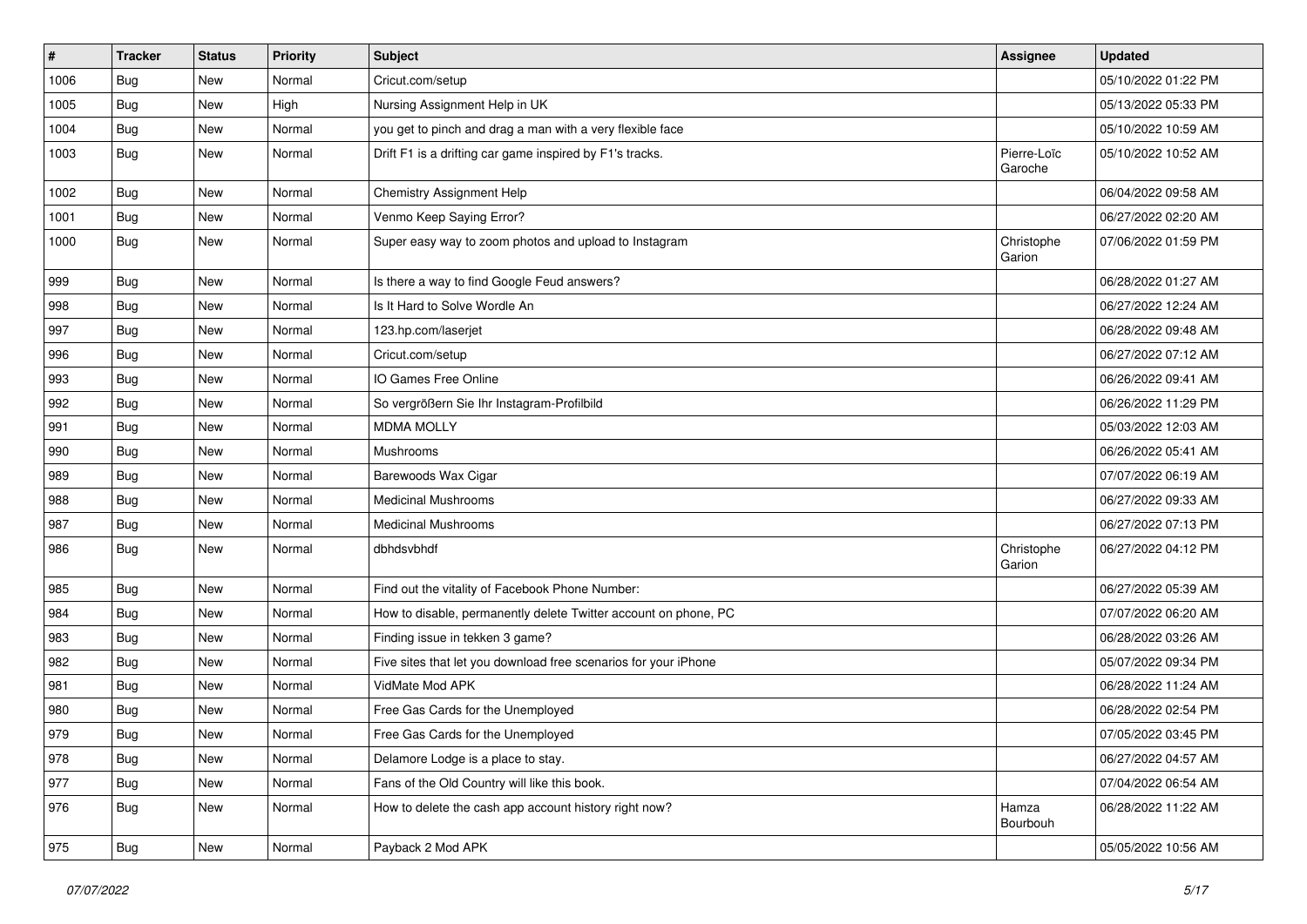| $\vert$ # | <b>Tracker</b> | <b>Status</b> | <b>Priority</b> | <b>Subject</b>                                                                         | <b>Assignee</b>      | <b>Updated</b>      |
|-----------|----------------|---------------|-----------------|----------------------------------------------------------------------------------------|----------------------|---------------------|
| 974       | <b>Bug</b>     | New           | Normal          | Watch NCAA Football Live Streaming Free                                                |                      | 07/07/2022 03:42 AM |
| 972       | <b>Bug</b>     | New           | Normal          | How To Borrow Money From The Cash App? Get To Know About The Same                      |                      | 04/25/2022 07:30 AM |
| 971       | Bug            | New           | Normal          | How Do I Check Balance On Cash App Card With Optimum Ease?                             |                      | 06/27/2022 08:16 PM |
| 970       | <b>Bug</b>     | New           | Normal          | The Amount Of Time Does Cash App Direct Deposit Time Take?                             |                      | 07/05/2022 02:33 AM |
| 969       | Bug            | New           | Normal          | Watch NCAA Football Live Match Free                                                    |                      | 06/28/2022 01:31 PM |
| 966       | <b>Bug</b>     | New           | Normal          | How to Download the Filmes                                                             |                      | 06/27/2022 03:25 AM |
| 965       | Bug            | New           | Normal          | Go with cash app customer service to know where I can load my cash app card            |                      | 06/28/2022 04:30 AM |
| 964       | <b>Bug</b>     | New           | Normal          | Can I Fix Cash App Transfer Failed Issues By Adding Sufficient Funds?                  |                      | 07/03/2022 11:10 PM |
| 962       | <b>Bug</b>     | New           | Normal          | Kostenlose Hörbücher                                                                   |                      | 06/26/2022 10:45 PM |
| 961       | Bug            | New           | Normal          | TeaTv is an Android                                                                    |                      | 07/07/2022 03:00 PM |
| 959       | <b>Bug</b>     | New           | Normal          | Get connected with cash app team-How to get money off cash app at walmart without card |                      | 06/27/2022 08:52 AM |
| 958       | Bug            | New           | Normal          | Avail Cash app support service to know Sutton bank cash app number                     |                      | 07/07/2022 08:29 AM |
| 957       | Bug            | New           | Normal          | From Where I Can Get Cheap Writing Services?                                           |                      | 04/20/2022 05:06 AM |
| 956       | <b>Bug</b>     | New           | Normal          | FNF Free Mods Online                                                                   |                      | 06/25/2022 09:59 PM |
| 955       | <b>Bug</b>     | New           | Normal          | How Long Does Verification Take On Cash App If You Apply For The Verification?         | Christophe<br>Garion | 07/05/2022 02:41 PM |
| 954       | <b>Bug</b>     | New           | Normal          | AZ Screen Recorder Mod                                                                 |                      | 07/07/2022 01:37 PM |
| 953       | Bug            | New           | Normal          | Manga Dogs - Read Your Favorite Comics on Your Smartphone                              |                      | 07/06/2022 01:52 PM |
| 952       | <b>Bug</b>     | New           | Normal          | Canon IJ Network Tool                                                                  |                      | 06/26/2022 10:35 AM |
| 951       | Bug            | New           | Normal          | Canon.com/ijsetup                                                                      |                      | 06/27/2022 07:56 PM |
| 950       | Bug            | <b>New</b>    | Normal          | ij.start canon                                                                         |                      | 07/07/2022 10:49 AM |
| 949       | <b>Bug</b>     | New           | Normal          | <b>Educational Games</b>                                                               |                      | 06/15/2022 09:11 PM |
| 948       | Bug            | New           | Normal          | Canon IJ Network Tool                                                                  |                      | 06/27/2022 09:30 PM |
| 947       | <b>Bug</b>     | New           | Normal          | is Disney Now and Disney Plus different?                                               |                      | 07/07/2022 11:33 AM |
| 946       | Bug            | New           | Normal          | What is Plex and Is Plex Legal?                                                        |                      | 06/26/2022 05:23 AM |
| 945       | Bug            | New           | Normal          | TikTok 18 Mod Apk For Your Android                                                     |                      | 04/13/2022 09:32 AM |
| 943       | Bug            | New           | Normal          | ij.start canon                                                                         |                      | 04/13/2022 08:52 AM |
| 942       | <b>Bug</b>     | New           | Normal          | Canon IJ Network Tool                                                                  |                      | 04/13/2022 08:45 AM |
| 941       | Bug            | New           | Normal          | is Disney Now and Disney Plus different?                                               |                      | 07/05/2022 11:02 AM |
| 940       | Bug            | New           | Normal          | What is Plex and Is Plex Legal?                                                        |                      | 07/07/2022 12:28 PM |
| 939       | <b>Bug</b>     | New           | Normal          | Ability to change sound notifications                                                  | Christophe<br>Garion | 06/27/2022 11:29 PM |
| 938       | <b>Bug</b>     | New           | Normal          | Would you like to have your own ringtone                                               | Christophe<br>Garion | 06/26/2022 09:54 PM |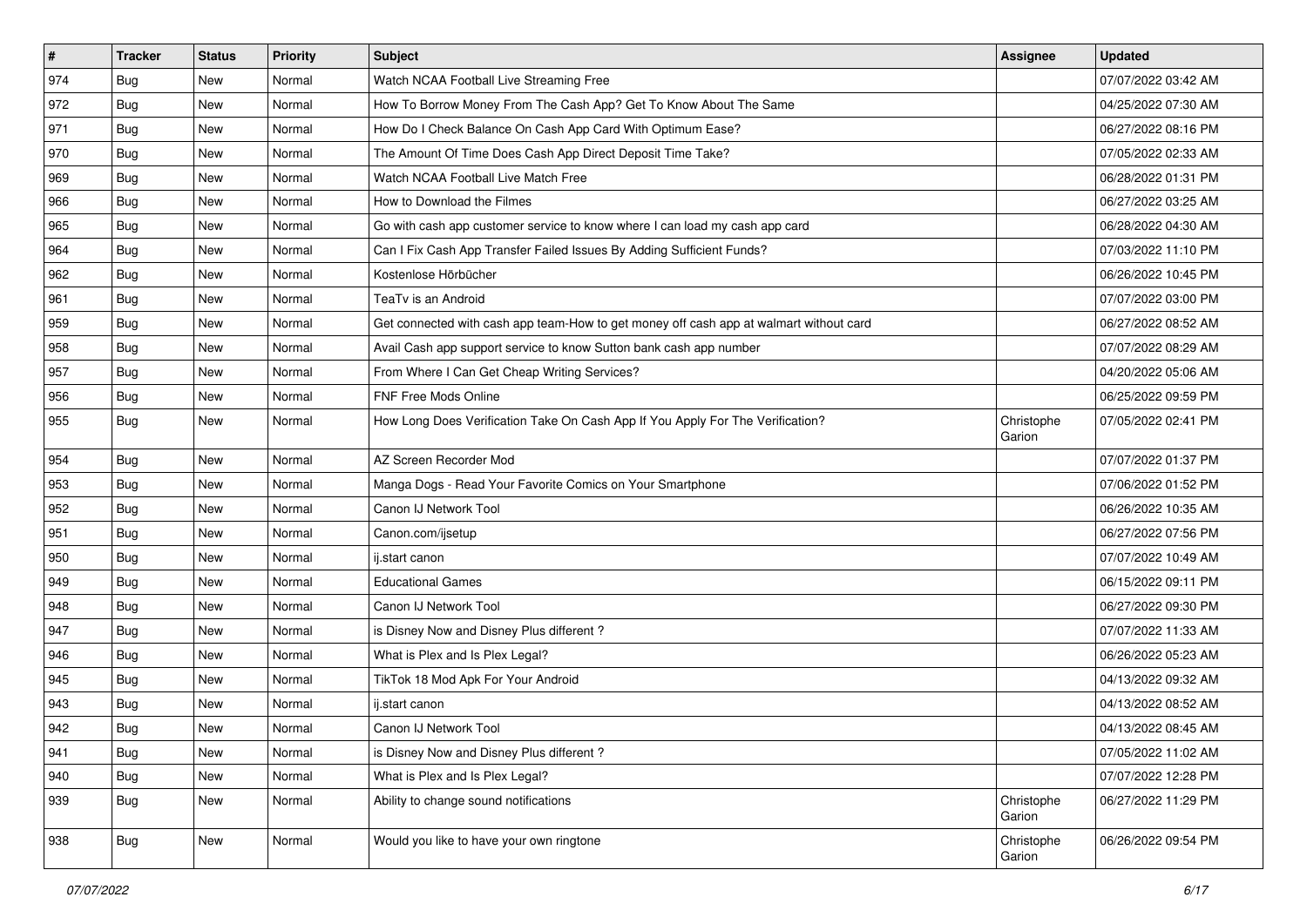| $\vert$ # | <b>Tracker</b> | <b>Status</b> | Priority | Subject                                                                          | <b>Assignee</b>        | <b>Updated</b>      |
|-----------|----------------|---------------|----------|----------------------------------------------------------------------------------|------------------------|---------------------|
| 936       | Bug            | New           | Normal   | Avantages de l'extension AliTools pour faire du shopping sur Aliexpress          | Pierre-Loïc<br>Garoche | 04/12/2022 11:35 AM |
| 935       | Bug            | New           | Normal   | MovieBox Pro Apk - Watch Movies and TV Shows on Your Android Phone               |                        | 07/04/2022 03:38 AM |
| 934       | <b>Bug</b>     | New           | Normal   | MovieBox Pro Apk - Watch Movies and TV Shows on Your Android Phone               |                        | 05/10/2022 11:01 AM |
| 933       | Bug            | New           | Normal   | How Can I Watch Movies on My Mobile Phone                                        |                        | 06/24/2022 12:55 AM |
| 932       | Bug            | New           | Normal   | The best epic, long-playing PC games will consume days of your life.             |                        | 05/15/2022 07:44 PM |
| 930       | Bug            | New           | Normal   | The best free games online                                                       |                        | 04/12/2022 09:05 AM |
| 929       | <b>Bug</b>     | New           | Normal   | Canon IJ Network Tool                                                            |                        | 04/12/2022 08:32 AM |
| 928       | Bug            | New           | Normal   | How Does Sutton Bank Cash App Customer Service Help In Answering Your Questions? |                        | 04/12/2022 11:36 AM |
| 926       | <b>Bug</b>     | New           | Normal   | tavor 7                                                                          |                        | 06/22/2022 05:08 PM |
| 925       | Bug            | New           | Normal   | tavor 7                                                                          |                        | 06/15/2022 03:45 AM |
| 924       | Bug            | New           | Normal   | buy tec 9                                                                        |                        | 04/11/2022 02:54 PM |
| 923       | Bug            | New           | Normal   | frenchies for sale                                                               |                        | 04/11/2022 02:35 PM |
| 922       | Bug            | New           | Normal   | Why Is The Need For Assignment Writing Services?                                 |                        | 07/07/2022 07:11 AM |
| 921       | Bug            | New           | Normal   | Canon IJ Network Tool                                                            |                        | 04/11/2022 09:00 AM |
| 920       | Bug            | New           | Normal   | Where I Can Get Essay Writing Services?                                          |                        | 04/11/2022 08:35 AM |
| 918       | <b>Bug</b>     | New           | Normal   | Antivirus for IOS                                                                |                        | 06/16/2022 10:36 PM |
| 917       | Bug            | New           | Normal   | Random Person Sent Me Money on Cash App-find solution?                           |                        | 04/09/2022 12:32 PM |
| 916       | Bug            | New           | Normal   | How long does it take to write a book?                                           |                        | 04/07/2022 12:15 PM |
| 915       | Bug            | New           | Normal   | Finance dissertation writing                                                     |                        | 04/07/2022 09:22 AM |
| 914       | Bug            | New           | Normal   | Wordle: how to play fashion games for free?                                      |                        | 04/07/2022 08:30 AM |
| 913       | Bug            | New           | Normal   | Canon IJ Network Tool                                                            |                        | 04/07/2022 06:21 AM |
| 912       | Bug            | New           | Normal   | Cuphead Mobile Game Review                                                       |                        | 06/09/2022 10:14 AM |
| 911       | Bug            | New           | Normal   | Aluminum Windows & Doors                                                         |                        | 07/06/2022 02:16 PM |
| 910       | Bug            | New           | Normal   | Each content looks unisize or not formated                                       |                        | 04/06/2022 11:21 AM |
| 909       | Bug            | New           | Normal   | <b>Toca Life World APK</b>                                                       |                        | 04/06/2022 04:52 AM |
| 908       | Bug            | New           | Normal   | <b>Toca Life World APK</b>                                                       |                        | 04/06/2022 03:18 AM |
| 907       | <b>Bug</b>     | New           | Normal   | Canon IJ Network Tool                                                            |                        | 04/04/2022 10:43 AM |
| 906       | Bug            | New           | Normal   | How To Change Cash App From Business To Personal Account For Any Reasons?        |                        | 04/04/2022 09:57 AM |
| 905       | Bug            | New           | Normal   | MINI MILITIA MOD APK                                                             |                        | 05/19/2022 01:54 PM |
| 898       | Bug            | New           | Normal   | Shadow Fight 2 Mod APK                                                           |                        | 04/02/2022 09:17 AM |
| 897       | <b>Bug</b>     | New           | Normal   | Slot Pulsa Pragmatic Play                                                        | Xavier Thirioux        | 04/01/2022 12:08 PM |
| 895       | Bug            | New           | Normal   | Cash App Scams                                                                   |                        | 06/18/2022 02:36 PM |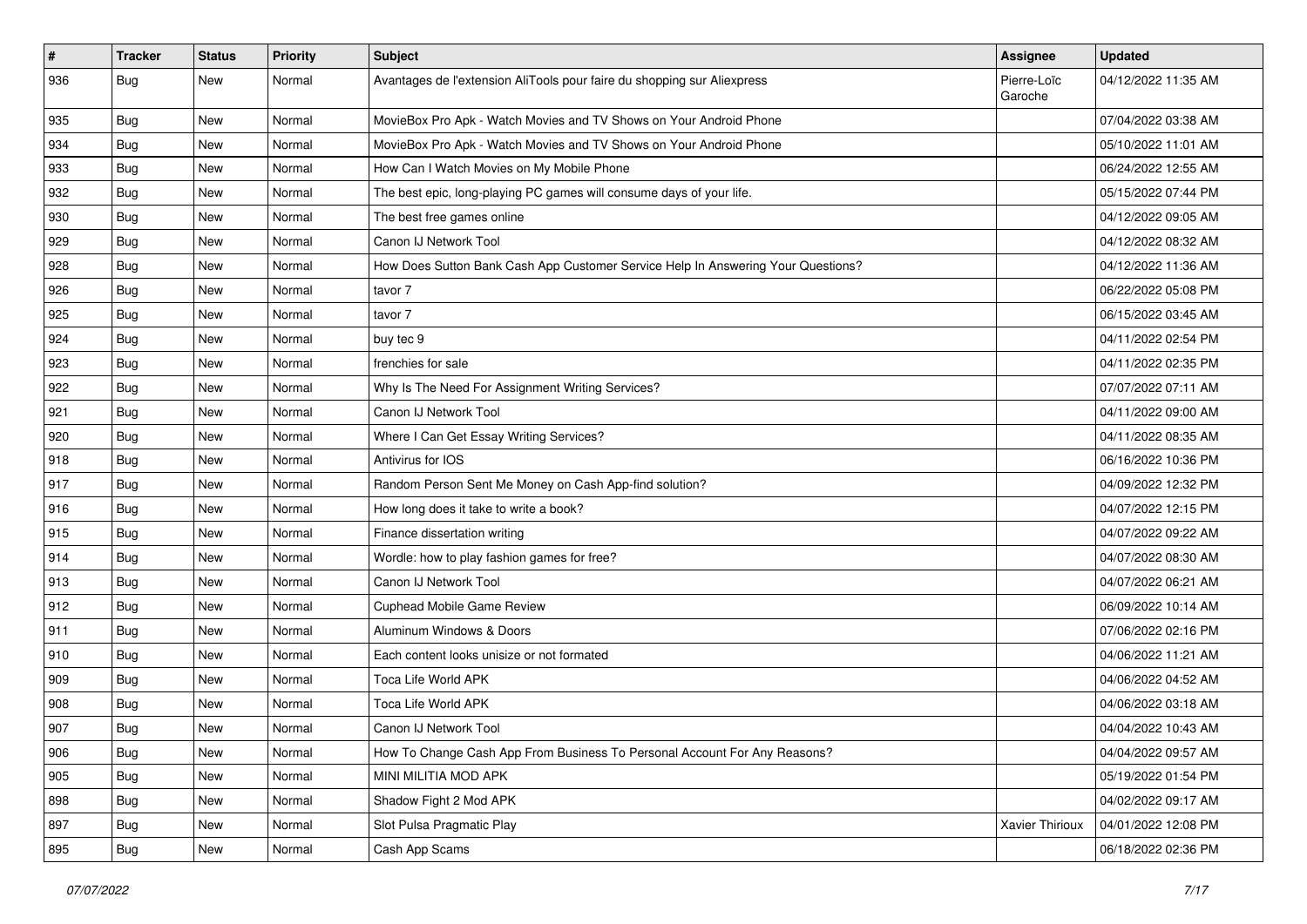| $\sharp$ | <b>Tracker</b> | <b>Status</b> | Priority | Subject                                                                     | <b>Assignee</b>        | <b>Updated</b>      |
|----------|----------------|---------------|----------|-----------------------------------------------------------------------------|------------------------|---------------------|
| 893      | Bug            | New           | Normal   | klingeltone                                                                 |                        | 04/13/2022 11:06 AM |
| 892      | Bug            | <b>New</b>    | Normal   | Good game                                                                   |                        | 07/01/2022 10:25 AM |
| 891      | Bug            | New           | Normal   | The most interesting game today, have you tried it?                         |                        | 04/01/2022 09:17 AM |
| 889      | Bug            | New           | Normal   | What is Plex and how it's work?                                             |                        | 04/01/2022 09:14 AM |
| 888      | Bug            | New           | Normal   | Is the Fox News Channel on Roku free?                                       |                        | 06/28/2022 06:58 PM |
| 887      | Bug            | New           | Normal   | What is Plex and how it's work?                                             |                        | 04/01/2022 09:16 AM |
| 886      | Bug            | <b>New</b>    | Normal   | Is the Fox News Channel on Roku free?                                       |                        | 07/03/2022 07:14 PM |
| 885      | <b>Bug</b>     | New           | Normal   | How to Install the Tele Latino App For Android                              |                        | 03/28/2022 04:10 AM |
| 884      | <b>Bug</b>     | New           | Normal   | Why do Subway Surfers popular                                               |                        | 04/01/2022 09:16 AM |
| 883      | Bug            | New           | Normal   | Langweilen Sie sich jemals bei der gleichen alten Schriftart auf Instagram? |                        | 04/01/2022 09:16 AM |
| 882      | <b>Bug</b>     | New           | Normal   | How to change bank account on cash app?                                     |                        | 04/01/2022 09:16 AM |
| 880      | Bug            | New           | Normal   | Why do Subway Surfers popular                                               |                        | 04/01/2022 09:16 AM |
| 878      | Bug            | New           | Normal   | Wie ist instazoom hilfreich beim Herunterladen von Instagram-Profilbildern  |                        | 04/08/2022 09:28 PM |
| 876      | <b>Bug</b>     | New           | Normal   | Download Full-Size Profile Pictures of Your Favorite Users With InstaDP     |                        | 04/01/2022 09:12 AM |
| 875      | Bug            | New           | Normal   | Red ball game                                                               |                        | 04/01/2022 09:15 AM |
| 874      | <b>Bug</b>     | New           | Normal   | Cómo descargar Minecraft Apk                                                |                        | 06/26/2022 08:01 AM |
| 873      | Bug            | New           | Normal   | Klingeltöne mp3                                                             |                        | 04/13/2022 11:03 AM |
| 872      | <b>Bug</b>     | New           | Normal   | Poppy Playtime Horror Game Free                                             |                        | 04/01/2022 09:11 AM |
| 870      | Bug            | New           | Normal   | Mahjong Solitaire                                                           |                        | 04/01/2022 09:12 AM |
| 869      | <b>Bug</b>     | New           | Normal   | Sonnerie Post Malone 2022                                                   |                        | 04/13/2022 11:05 AM |
| 867      | <b>Bug</b>     | New           | Low      | cheap Yeezys                                                                | Pierre-Loïc<br>Garoche | 04/01/2022 09:12 AM |
| 865      | Bug            | New           | Normal   | Canon IJ Printer Utility                                                    |                        | 05/18/2022 07:24 PM |
| 864      | <b>Bug</b>     | New           | Normal   | Canon IJ Network Tool                                                       |                        | 04/01/2022 09:14 AM |
| 863      | Bug            | New           | Normal   | Canon IJ Network Tool                                                       |                        | 04/01/2022 09:12 AM |
| 862      | <b>Bug</b>     | New           | Normal   | none                                                                        |                        | 04/01/2022 09:11 AM |
| 860      | <b>Bug</b>     | New           | Normal   | pokemon guide                                                               | Pierre-Loïc<br>Garoche | 06/18/2022 08:18 PM |
| 859      | Bug            | New           | Normal   | Canon IJ Network Tool                                                       |                        | 04/01/2022 09:13 AM |
| 858      | Bug            | New           | Normal   | opourid                                                                     | Christophe<br>Garion   | 04/01/2022 09:13 AM |
| 857      | Bug            | New           | Normal   | Welcome to the world of classic retro games                                 |                        | 04/01/2022 09:13 AM |
| 856      | <b>Bug</b>     | New           | Normal   | Online Classes Assistance Help For Student                                  |                        | 04/01/2022 09:13 AM |
| 855      | <b>Bug</b>     | New           | Normal   | Online Classes Assistance Help For Student                                  |                        | 04/01/2022 09:13 AM |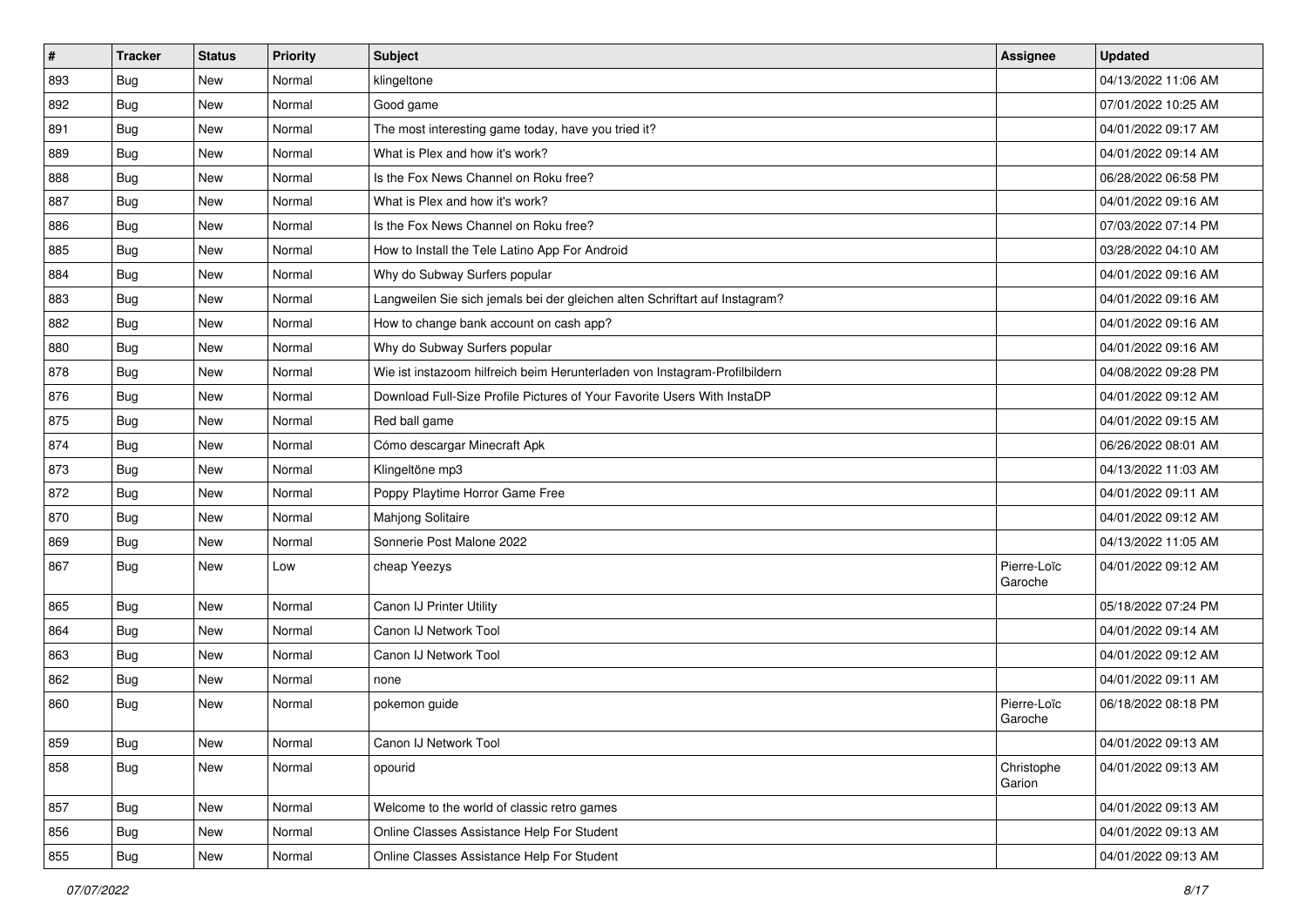| #   | <b>Tracker</b> | <b>Status</b> | Priority | Subject                                                                          | Assignee               | <b>Updated</b>      |
|-----|----------------|---------------|----------|----------------------------------------------------------------------------------|------------------------|---------------------|
| 854 | <b>Bug</b>     | New           | Normal   | How To Resolve Password Problems Through Facebook Customer Service?              |                        | 04/09/2022 06:11 PM |
| 853 | Bug            | <b>New</b>    | Normal   | what is dr laser                                                                 |                        | 04/01/2022 09:13 AM |
| 852 | <b>Bug</b>     | New           | Normal   | How to cancel your French Bee flight within 24 hours?                            |                        | 04/01/2022 09:13 AM |
| 851 | <b>Bug</b>     | New           | Normal   | Laden Sie den kostenlosen MP3-Klingelton für Ihr Mobiltelefon herunter           |                        | 04/01/2022 09:14 AM |
| 850 | Bug            | <b>New</b>    | Normal   | Puppy Playtime APK Android                                                       |                        | 04/01/2022 09:14 AM |
| 849 | <b>Bug</b>     | New           | Normal   | FutEmax App Apk - Watch Soccer, Fantasy Football, And More On Your Mobile Device |                        | 04/01/2022 09:04 AM |
| 844 | <b>Bug</b>     | New           | Normal   | To know Chime Routing Number call on the helpline number                         |                        | 04/01/2022 08:58 AM |
| 843 | Bug            | New           | Normal   | Canon IJ Network Tool                                                            |                        | 04/01/2022 08:58 AM |
| 842 | Bug            | New           | Normal   | Join the fun game                                                                |                        | 04/01/2022 08:58 AM |
| 841 | Bug            | New           | Normal   | How do I activate FOX NOW?                                                       |                        | 04/01/2022 08:58 AM |
| 840 | Bug            | New           | Normal   | Is Tubi really free and legal?                                                   |                        | 04/01/2022 08:58 AM |
| 839 | <b>Bug</b>     | New           | Normal   | How do I activate FOX NOW?                                                       |                        | 04/01/2022 08:58 AM |
| 838 | Bug            | <b>New</b>    | Normal   | Celebrity Hunter Mod apk - Como instalá-lo                                       |                        | 04/01/2022 08:58 AM |
| 837 | <b>Bug</b>     | New           | Normal   | To Create An Instagram Story                                                     | Pierre-Loïc<br>Garoche | 04/01/2022 08:58 AM |
| 836 | Bug            | <b>New</b>    | Normal   | What Is The Required Amount To Pay As Cash App Clearance Fee?                    |                        | 04/01/2022 09:00 AM |
| 835 | <b>Bug</b>     | New           | Normal   | Build your strong army with Taming io                                            |                        | 04/01/2022 08:59 AM |
| 834 | Bug            | <b>New</b>    | Normal   | Grasp the secret to relieve stress and fatigue                                   |                        | 04/01/2022 08:57 AM |
| 833 | Bug            | New           | Normal   | Does Direct Deposit Hit Chime- seek Chime Customer Service                       |                        | 04/01/2022 08:59 AM |
| 832 | <b>Bug</b>     | New           | Normal   | Choque Royale Mod Apk                                                            |                        | 04/01/2022 08:59 AM |
| 831 | Bug            | <b>New</b>    | Normal   | Build and shoot                                                                  |                        | 05/29/2022 04:47 PM |
| 830 | Bug            | New           | Normal   | Poppy Playtime APK                                                               |                        | 06/27/2022 10:31 PM |
| 829 | <b>Bug</b>     | New           | Normal   | Write My Dissertation For Me UK                                                  | Pierre-Loïc<br>Garoche | 07/06/2022 02:41 AM |
| 828 | Bug            | New           | Normal   | Nursery management                                                               |                        | 06/28/2022 12:10 PM |
| 827 | <b>Bug</b>     | New           | Normal   | Come To Know The Required Steps To Unlock Cash App Account                       |                        | 04/01/2022 08:59 AM |
| 826 | Bug            | New           | Normal   | How to Dowload MXL TV Premium                                                    |                        | 05/26/2022 03:34 PM |
| 825 | <b>Bug</b>     | New           | Normal   | Lucky Patcher Download                                                           |                        | 07/05/2022 09:19 AM |
| 822 | Bug            | New           | Normal   | Dowload Your Boyfriend Game                                                      |                        | 07/07/2022 07:49 AM |
| 821 | <b>Bug</b>     | New           | Normal   | Nicoo - A Review of the Popular Battle Royale Game                               |                        | 06/28/2022 08:30 AM |
| 820 | <b>Bug</b>     | New           | Normal   | Metal Slug Apk para Android                                                      |                        | 07/07/2022 09:35 AM |
| 819 | <b>Bug</b>     | New           | Normal   | Metal Slug Apk para Android                                                      |                        | 06/27/2022 09:35 AM |
| 818 | <b>Bug</b>     | New           | Normal   | Have you ever played a basketball game?                                          | Corentin<br>Lauverjat  | 04/01/2022 08:55 AM |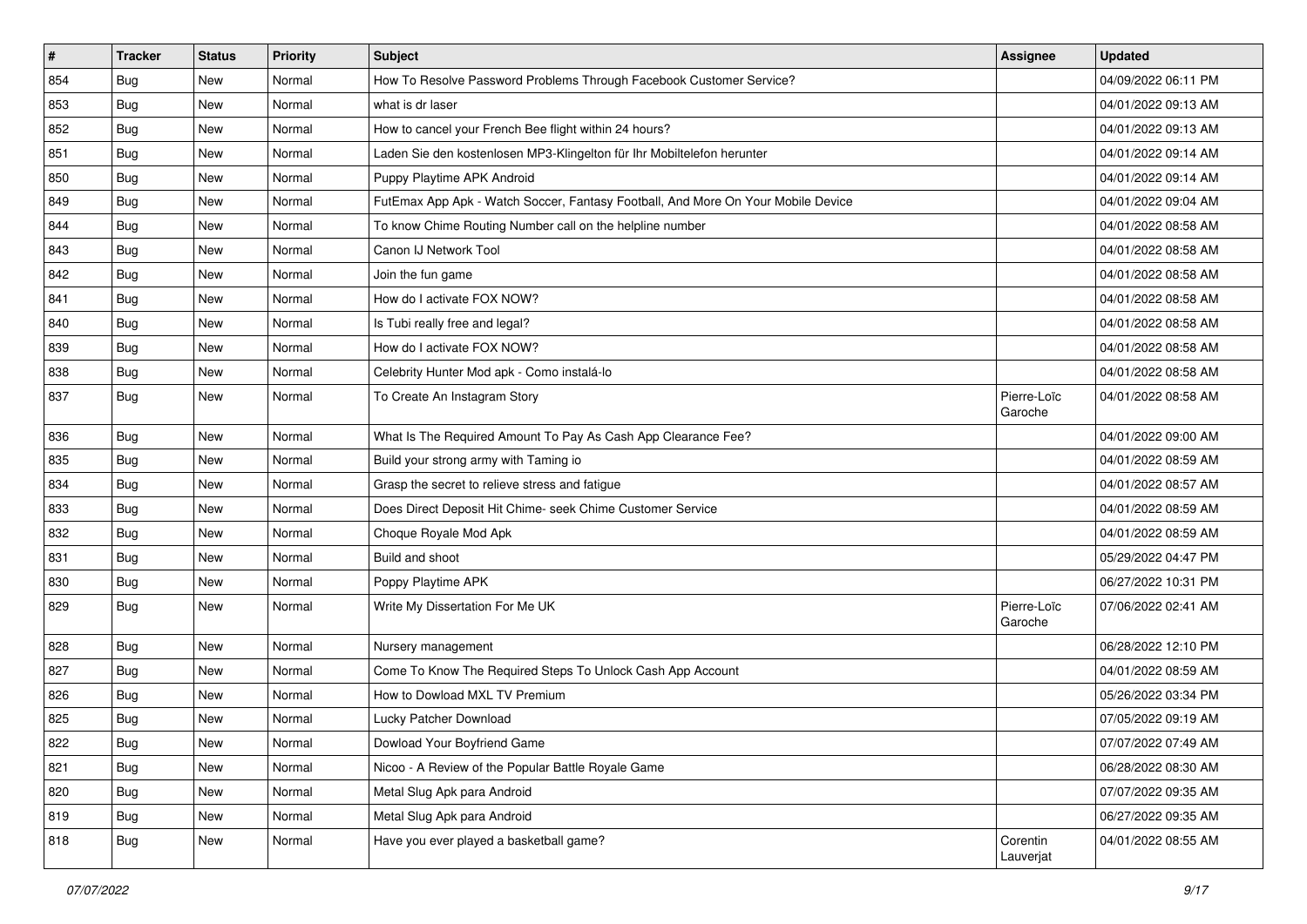| $\vert$ # | <b>Tracker</b> | <b>Status</b> | Priority | <b>Subject</b>                                                                | Assignee               | <b>Updated</b>      |
|-----------|----------------|---------------|----------|-------------------------------------------------------------------------------|------------------------|---------------------|
| 817       | Bug            | <b>New</b>    | Normal   | Pacman 30th Anniversary                                                       |                        | 07/07/2022 02:33 AM |
| 816       | Bug            | <b>New</b>    | Normal   | Play Scribble io fun with everyone                                            |                        | 07/02/2022 10:43 AM |
| 815       | <b>Bug</b>     | New           | Normal   | how do i call cash app customer service                                       | Xavier Thirioux        | 07/07/2022 08:57 AM |
| 814       | <b>Bug</b>     | <b>New</b>    | Normal   | Stage Fright Cure                                                             | Pierre-Loïc<br>Garoche | 06/28/2022 12:31 AM |
| 811       | <b>Bug</b>     | <b>New</b>    | Normal   | Canon IJ Network Tool                                                         |                        | 07/03/2022 03:22 PM |
| 809       | Bug            | <b>New</b>    | Normal   | Smash Karts - immerse yourself in the exciting race                           |                        | 07/07/2022 12:22 PM |
| 808       | Bug            | New           | Normal   | Sinnvolle Guten-Morgen-Grüße                                                  |                        | 07/03/2022 07:27 PM |
| 807       | Bug            | <b>New</b>    | Normal   | 1v1Battle is a strategic action 'Build and shoot' game                        |                        | 06/27/2022 06:52 AM |
| 805       | Bug            | New           | Normal   | Ketamine Online Store                                                         | Christophe<br>Garion   | 07/01/2022 02:49 AM |
| 804       | <b>Bug</b>     | <b>New</b>    | Normal   | Review                                                                        |                        | 07/07/2022 02:17 AM |
| 802       | Bug            | <b>New</b>    | Normal   | Who Is an ETL Engineer                                                        |                        | 07/05/2022 11:30 PM |
| 801       | Bug            | <b>New</b>    | Normal   | Who Is an ETL Engineer                                                        |                        | 07/06/2022 07:02 AM |
| 800       | Bug            | New           | Normal   | Who Is an ETL Engineer                                                        |                        | 07/06/2022 12:39 AM |
| 799       | <b>Bug</b>     | New           | Normal   | Who Is an ETL Engineer                                                        |                        | 07/04/2022 10:42 AM |
| 798       | Bug            | New           | Normal   | Who Is an ETL Engineer                                                        |                        | 07/07/2022 01:02 PM |
| 797       | <b>Bug</b>     | New           | Normal   | Psychedelic                                                                   | Christophe<br>Garion   | 07/06/2022 12:46 AM |
| 796       | Bug            | New           | Normal   | How Does Cash App ++ actually work and What is the process of it              |                        | 07/02/2022 11:27 PM |
| 795       | Bug            | <b>New</b>    | Normal   | Drift Boss - Exciting Race                                                    |                        | 07/06/2022 05:00 AM |
| 792       | Bug            | New           | Normal   | What is Google Camera Mod?                                                    |                        | 06/27/2022 10:20 AM |
| 791       | <b>Bug</b>     | New           | Normal   | Samsnung TV Plus is not working                                               |                        | 04/01/2022 09:03 AM |
| 790       | <b>Bug</b>     | New           | Normal   | My app                                                                        |                        | 04/01/2022 09:03 AM |
| 789       | Bug            | New           | Normal   | Full version                                                                  |                        | 07/07/2022 11:47 AM |
| 788       | <b>Bug</b>     | New           | Normal   | Intro Maker Mod APK                                                           |                        | 07/07/2022 03:38 PM |
| 787       | <b>Bug</b>     | New           | Normal   | Assured Assignment Help                                                       |                        | 07/07/2022 05:59 AM |
| 786       | <b>Bug</b>     | New           | Normal   | Best Assignment Help in Australia & UK                                        |                        | 07/05/2022 07:30 PM |
| 785       | <b>Bug</b>     | New           | Normal   | How To Get Money Off Cash App Without Card Or With A Card?                    |                        | 07/06/2022 05:26 AM |
| 784       | Bug            | New           | Normal   | How To Add Money On Cash App Card And Check The Funds?                        |                        | 07/07/2022 09:36 AM |
| 783       | <b>Bug</b>     | New           | Normal   | How Do I Determine The Reasons And Solutions To Fix Cash App Transfer Failed? |                        | 07/07/2022 04:46 PM |
| 782       | Bug            | New           | Normal   | Comment faire une sonnerie téléphonique                                       |                        | 07/07/2022 03:30 PM |
| 781       | Bug            | <b>New</b>    | Normal   | Free Whatsapp Group to Join                                                   |                        | 07/07/2022 03:54 PM |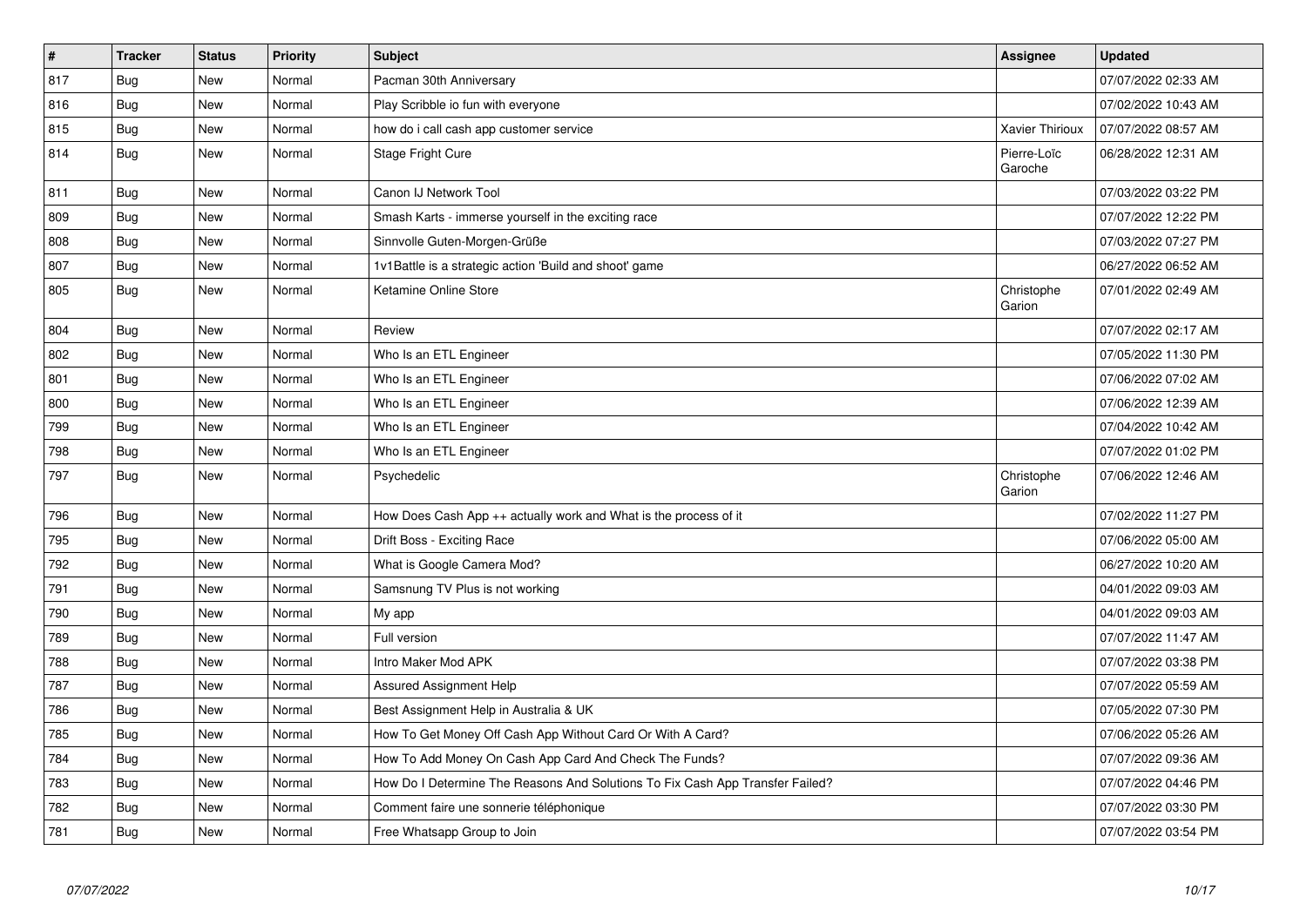| $\vert$ # | <b>Tracker</b> | <b>Status</b> | Priority | Subject                                                                                             | <b>Assignee</b>        | <b>Updated</b>      |
|-----------|----------------|---------------|----------|-----------------------------------------------------------------------------------------------------|------------------------|---------------------|
| 780       | <b>Bug</b>     | New           | Normal   | <b>Best Whatsapp Modified APKs</b>                                                                  | Pierre-Loïc<br>Garoche | 07/07/2022 03:53 AM |
| 777       | <b>Bug</b>     | New           | Normal   | Obtain driving instructions using Google Maps.                                                      |                        | 07/06/2022 07:35 AM |
| 776       | <b>Bug</b>     | New           | Normal   | Wibargain                                                                                           |                        | 07/06/2022 01:36 AM |
| 775       | Bug            | New           | Normal   | cash app                                                                                            |                        | 02/14/2022 08:20 AM |
| 774       | Bug            | New           | Normal   | Follow proper initiatives                                                                           |                        | 07/07/2022 05:48 PM |
| 773       | <b>Bug</b>     | New           | Normal   | Spades - Play online free                                                                           |                        | 07/06/2022 12:39 AM |
| 772       | Bug            | New           | Normal   | united airlines baggage policy                                                                      |                        | 07/07/2022 03:05 AM |
| 771       | Bug            | New           | Normal   | united airlines baggage policy                                                                      |                        | 07/05/2022 09:19 AM |
| 770       | <b>Bug</b>     | New           | Normal   | Canon IJ Network Tool                                                                               |                        | 07/06/2022 12:15 PM |
| 769       | <b>Bug</b>     | New           | Normal   | check my cash app                                                                                   |                        | 07/07/2022 05:52 AM |
| 768       | <b>Bug</b>     | New           | Normal   | Where can you buy best jackets online?                                                              |                        | 07/07/2022 10:56 AM |
| 767       | Bug            | <b>New</b>    | Normal   | apkmod                                                                                              |                        | 07/05/2022 11:57 AM |
| 766       | Bug            | New           | Normal   | Pobreflix Mod APK Review                                                                            |                        | 07/07/2022 01:17 PM |
| 765       | <b>Bug</b>     | New           | Normal   | Follow proper initiatives to check my cash app                                                      |                        | 07/07/2022 12:04 PM |
| 764       | <b>Bug</b>     | New           | Normal   | What is available to see what I can watch HBO Max?                                                  |                        | 07/07/2022 08:46 AM |
| 763       | <b>Bug</b>     | New           | High     | How to Make a Ringtone on Your iPhone                                                               |                        | 07/05/2022 07:00 AM |
| 762       | Bug            | New           | Normal   | How To Add Money To A Cash App Card If Struggling With Low Amount?                                  |                        | 06/29/2022 10:53 AM |
| 761       | <b>Bug</b>     | New           | Normal   | What is it about basketball that makes it so popular in the United States?                          | Corentin<br>Lauverjat  | 07/05/2022 11:09 AM |
| 760       | <b>Bug</b>     | <b>New</b>    | Normal   | apkmod                                                                                              |                        | 06/27/2022 04:13 PM |
| 759       | <b>Bug</b>     | New           | Normal   | Canon IJ Network Tool                                                                               | Pierre-Loïc<br>Garoche | 07/07/2022 07:20 AM |
| 758       | Bug            | New           | Normal   | How Do I Study Consistently For Hours?                                                              |                        | 06/27/2022 12:49 AM |
| 757       | <b>Bug</b>     | New           | Normal   | Why Is Issue of Car Maintenance so Famous for the Consumers?                                        |                        | 04/01/2022 09:01 AM |
| 754       | <b>Bug</b>     | New           | Normal   | Cómo descargar tonos gratis de teléfono celular                                                     |                        | 07/05/2022 11:29 PM |
| 753       | Bug            | New           | Normal   | onlineessaygrader                                                                                   |                        | 06/28/2022 05:55 AM |
| 752       | <b>Bug</b>     | New           | Normal   | Plagerism checker                                                                                   |                        | 06/26/2022 06:33 PM |
| 750       | Bug            | New           | Normal   | Create a Report Template                                                                            |                        | 07/04/2022 04:40 PM |
| 749       | <b>Bug</b>     | New           | Normal   | The Best Bubble Shooter Game for Android                                                            |                        | 07/06/2022 11:51 AM |
| 748       | <b>Bug</b>     | New           | Normal   | Il y a quelques façons d'obtenir des sonneries gratuites pour votre iPhone                          |                        | 06/26/2022 11:24 PM |
| 747       | <b>Bug</b>     | New           | Normal   | How to Install Tyflex Plus on Your Android Device                                                   |                        | 07/07/2022 12:35 AM |
| 744       | Bug            | New           | Normal   | Pixel Survive                                                                                       |                        | 06/28/2022 05:13 AM |
| 743       | <b>Bug</b>     | New           | Normal   | They promote 'pixel art' contests and a 'game jam' related to the work and figure of Carlos Casares |                        | 06/28/2022 12:04 PM |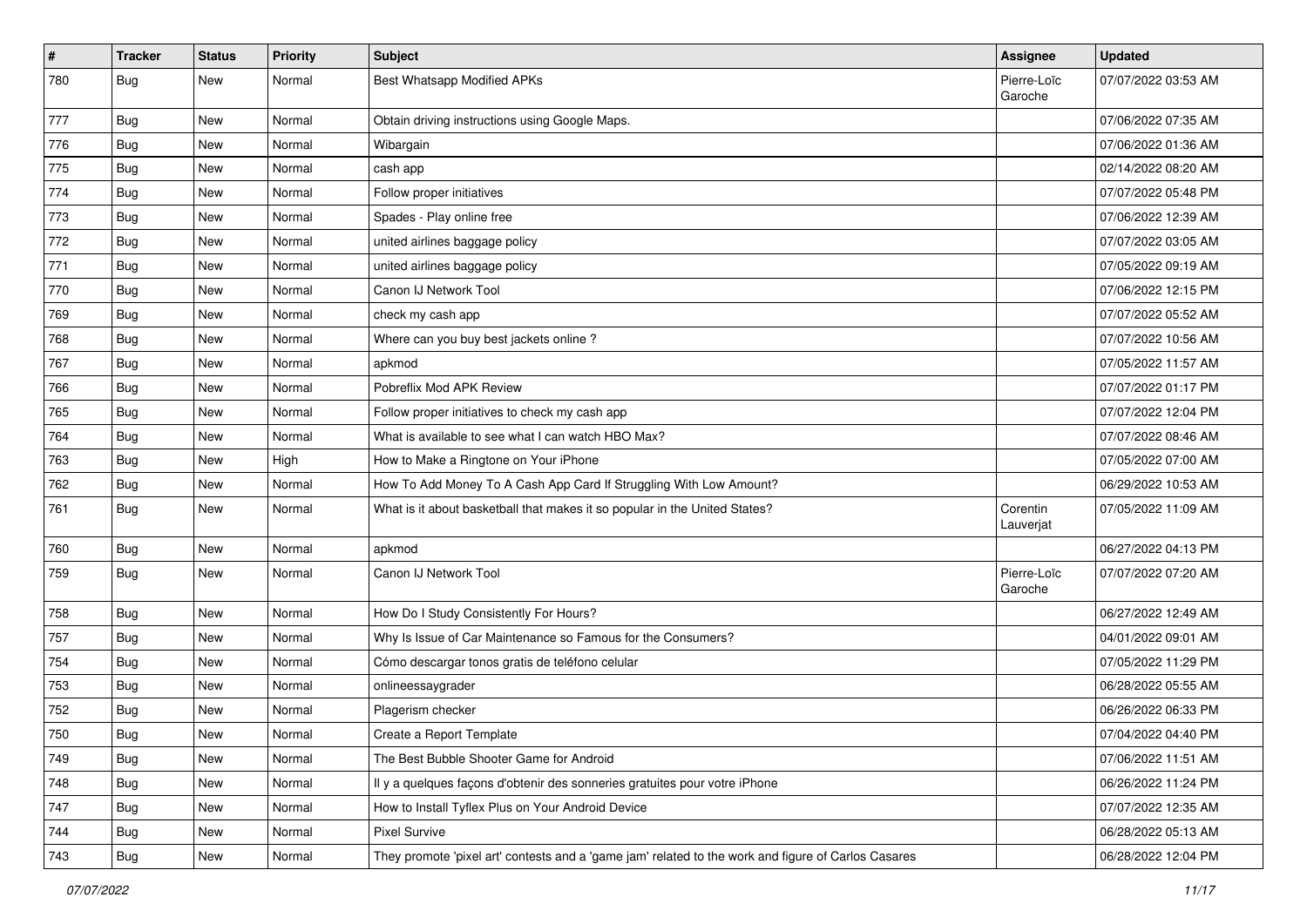| $\vert$ # | <b>Tracker</b> | <b>Status</b> | Priority | <b>Subject</b>                                                                      | <b>Assignee</b>        | <b>Updated</b>      |
|-----------|----------------|---------------|----------|-------------------------------------------------------------------------------------|------------------------|---------------------|
| 742       | <b>Bug</b>     | New           | Normal   | How Long Does Cash App Support Take To Respond For A Better Support?                |                        | 07/07/2022 02:29 PM |
| 741       | Bug            | New           | Normal   | <b>Blockchain Technology Solutions</b>                                              |                        | 07/05/2022 07:25 AM |
| 739       | Bug            | New           | Normal   | law dissertation help                                                               |                        | 06/27/2022 06:12 PM |
| 738       | <b>Bug</b>     | New           | Normal   | How Much Amount Do I Get Using The Referral Code For Cash App?                      |                        | 06/27/2022 03:58 PM |
| 737       | <b>Bug</b>     | New           | Normal   | How Do I Talk To A Live Person At Facebook If Anything Is Doubtful?                 |                        | 06/27/2022 09:59 PM |
| 736       | Bug            | New           | Normal   | I Want to Edit in My Website (transfer-factor.net) Unfortunately, Unable to Edit It |                        | 06/24/2022 07:32 AM |
| 735       | Bug            | New           | Normal   | A quick fix of how to get money back from cash app stocks                           |                        | 07/07/2022 08:55 AM |
| 734       | <b>Bug</b>     | New           | Normal   | DR. STRANGE: Multiverse of Scheduling Madness!                                      |                        | 06/28/2022 07:07 AM |
| 733       | <b>Bug</b>     | New           | Normal   | How does one go about getting a book deal?                                          |                        | 06/28/2022 06:35 PM |
| 732       | <b>Bug</b>     | New           | Normal   | Get rectifications steps about why cash app transfer failed                         |                        | 07/07/2022 08:58 AM |
| 731       | Bug            | New           | Normal   | Avail Of Cash App Customer Service If Unable To Down Cash App Mobile App?           |                        | 07/06/2022 04:50 AM |
| 730       | Bug            | New           | Normal   | Canon IJ Network Tool                                                               |                        | 07/05/2022 07:20 PM |
| 729       | Bug            | New           | Normal   | Canon IJ Network Tool                                                               |                        | 06/28/2022 01:10 PM |
| 728       | Bug            | New           | Normal   | Will Cash App refund money if scammed? Hitches With Optimum Ease                    |                        | 07/07/2022 04:07 PM |
| 727       | Bug            | New           | Normal   | Drive for speed simulator mod apk                                                   | Pierre-Loïc<br>Garoche | 06/27/2022 06:33 AM |
| 726       | Bug            | New           | Normal   | Mobile Application Development Services                                             |                        | 07/06/2022 06:41 AM |
| 724       | <b>Bug</b>     | New           | Normal   | Dial Chime Customer support number for a quick response                             |                        | 07/07/2022 11:24 AM |
| 723       | Bug            | New           | High     | The best horror game in 2021                                                        | Christophe<br>Garion   | 07/05/2022 01:21 PM |
| 722       | <b>Bug</b>     | New           | Normal   | Vergrößern Sie Instagram-Fotos mit instazoom                                        | Christophe<br>Garion   | 07/05/2022 08:23 AM |
| 721       | Bug            | New           | Normal   | Cómo instalar un Mod Apk                                                            |                        | 07/05/2022 08:54 PM |
| 720       | Bug            | New           | Normal   | How does Cash App Phone Number provide a quick treatment?                           |                        | 07/07/2022 09:00 AM |
| 719       | <b>Bug</b>     | New           | Normal   | How Do I Send \$5000 Through Cash App Account With Ease?                            |                        | 07/06/2022 09:30 AM |
| 718       | Bug            | New           | High     | Solve Complex Accounting Assignments                                                | Hamza<br>Bourbouh      | 07/07/2022 01:52 AM |
| 717       | <b>Bug</b>     | New           | Normal   | Disney Plus Apk - Watch Movies and TV Shows on Your Device                          |                        | 07/07/2022 11:29 AM |
| 716       | <b>Bug</b>     | New           | Normal   | La celebración de un BabyShower.                                                    |                        | 07/07/2022 03:43 PM |
| 715       | Bug            | New           | Normal   | Puppy Playtime Descargar gratis                                                     |                        | 07/05/2022 11:53 PM |
| 714       | Bug            | New           | Normal   | Cuevana 3 Premium - Enjoy Your Favorite Movies and TV Shows on Your Smart TV        |                        | 07/07/2022 12:54 PM |
| 713       | Bug            | New           | High     | Why Cupcake 2048 is a addictive game?                                               | Pierre-Loïc<br>Garoche | 04/01/2022 09:34 AM |
| 712       | Bug            | New           | Normal   | <b>Tips and Tricks</b>                                                              |                        | 07/07/2022 12:30 PM |
| 711       | <b>Bug</b>     | New           | Normal   | Human Fall Flat Apk Download                                                        |                        | 07/01/2022 01:14 AM |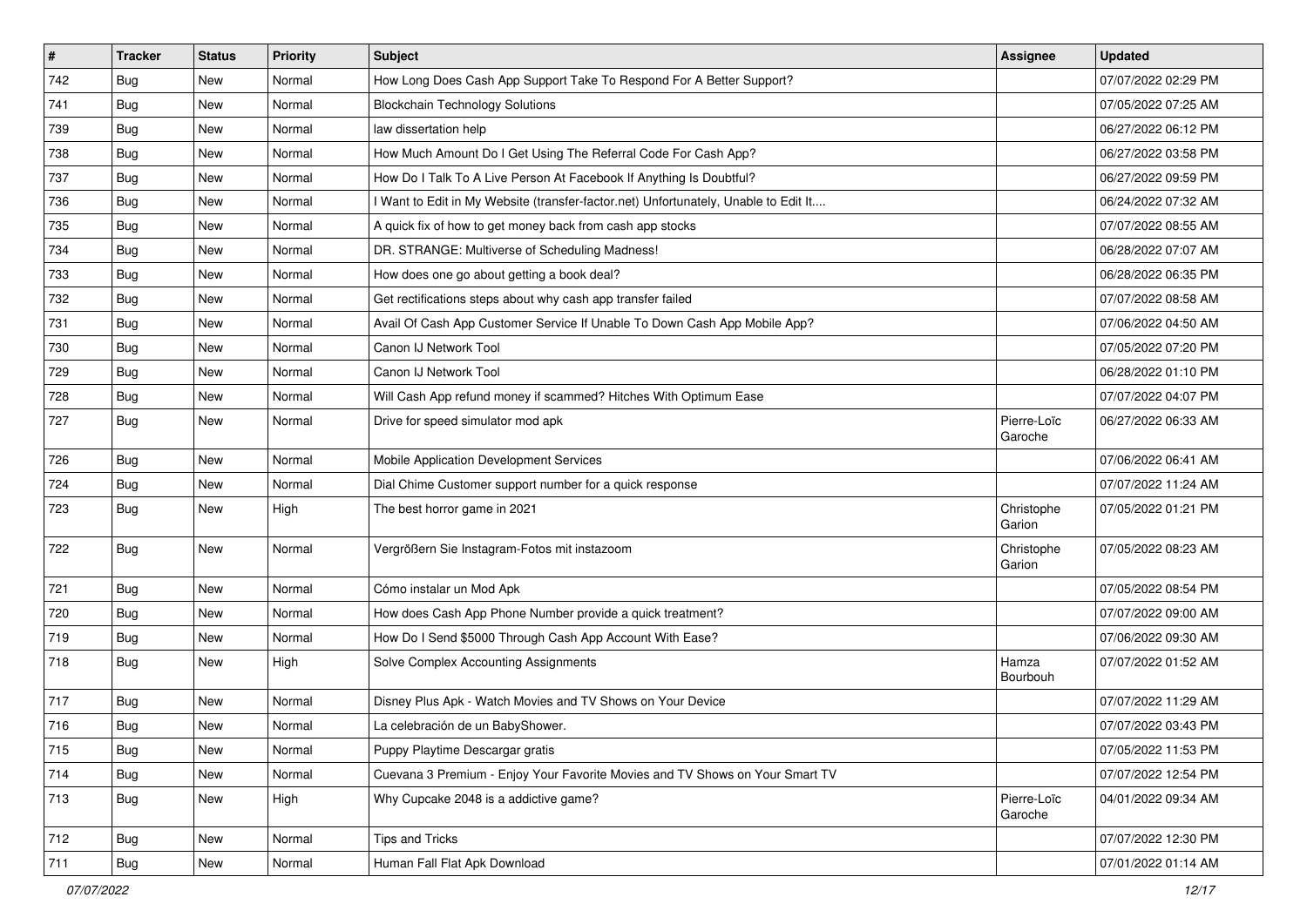| $\sharp$ | <b>Tracker</b> | <b>Status</b> | <b>Priority</b> | Subject                                                                 | <b>Assignee</b>        | <b>Updated</b>      |
|----------|----------------|---------------|-----------------|-------------------------------------------------------------------------|------------------------|---------------------|
| 710      | <b>Bug</b>     | New           | Normal          | Take Necessary Assistance If You Are Unable Activate Cash App Card      |                        | 07/07/2022 11:03 AM |
| 709      | Bug            | New           | Normal          | How To Load Cash App Card At Walmart Without Having To Face Any Hassle? |                        | 07/05/2022 07:45 AM |
| 708      | Bug            | New           | Normal          | Efficient ways to proceed with the cash app dispute process?            |                        | 07/06/2022 02:00 AM |
| 707      | <b>Bug</b>     | New           | Normal          | Why Accounting Assignments Are Beneficial For The Students?             | Pierre-Loïc<br>Garoche | 07/04/2022 06:59 PM |
| 706      | <b>Bug</b>     | New           | Normal          | How Can You Cancel A Cash App Payment Without Any Prior Information?    |                        | 07/07/2022 04:37 PM |
| 705      | Bug            | New           | Normal          | wuxiaworld                                                              |                        | 07/07/2022 07:52 AM |
| 704      | Bug            | <b>New</b>    | Normal          | Reach support team of Chime Customer Service for instant help           |                        | 07/05/2022 02:23 AM |
| 703      | <b>Bug</b>     | New           | Normal          | For real-time help, dial Facebook customer service number               |                        | 07/05/2022 02:40 PM |
| 702      | <b>Bug</b>     | New           | Normal          | Avail Chime Customer Service to know How To Get Chime Bank Statement    |                        | 07/07/2022 05:44 AM |
| 701      | <b>Bug</b>     | New           | Normal          | Why Law Essay Helper UK is Necessary?                                   |                        | 07/06/2022 05:01 AM |
| 700      | <b>Bug</b>     | New           | Normal          | Cómo descargar Poppy Playtime                                           |                        | 04/01/2022 09:30 AM |
| 699      | Bug            | <b>New</b>    | Normal          | Would you be able to utilize Cash App Twitch?                           |                        | 07/07/2022 08:55 AM |
| 697      | <b>Bug</b>     | New           | Normal          | How to Descargar Pura TV For Android                                    |                        | 07/05/2022 03:29 PM |
| 696      | Bug            | New           | Normal          | How to Install the TuMangaOnline App                                    |                        | 07/05/2022 05:37 PM |
| 695      | Bug            | <b>New</b>    | Normal          | Refer Listas IPTV Apk                                                   |                        | 07/07/2022 03:58 AM |
| 694      | <b>Bug</b>     | New           | Normal          | How to Get Guidance On How To Cash App Withdrawal Limit?                | Christophe<br>Garion   | 07/07/2022 11:18 AM |
| 692      | Bug            | New           | Normal          | Esports 888b                                                            |                        | 07/06/2022 03:20 AM |
| 691      | <b>Bug</b>     | New           | Normal          | tea garden dublin                                                       |                        | 04/01/2022 09:31 AM |
| 690      | Bug            | <b>New</b>    | Normal          | campervan hire                                                          |                        | 07/05/2022 02:00 PM |
| 689      | <b>Bug</b>     | New           | Normal          | How to use twitch.tv/activate?                                          |                        | 07/07/2022 09:08 AM |
| 688      | <b>Bug</b>     | New           | Normal          | How to use twitch.tv/activate?                                          |                        | 07/07/2022 04:54 PM |
| 687      | <b>Bug</b>     | New           | Normal          | How to use twitch.tv/activate?                                          |                        | 07/07/2022 03:17 PM |
| 686      | <b>Bug</b>     | New           | Normal          | Welcome To The Most Demandable Mahipalpur Escorts Agency                |                        | 07/07/2022 12:50 AM |
| 685      | <b>Bug</b>     | New           | Low             | youtube thumbnail downloader                                            | Pierre-Loïc<br>Garoche | 07/05/2022 12:45 PM |
| 684      | <b>Bug</b>     | New           | Normal          | Difference between paper map and online map                             |                        | 07/07/2022 05:19 AM |
| 682      | Bug            | New           | Normal          | Does Facebook customer service live chat allow to speak with someone?   |                        | 07/05/2022 06:09 PM |
| 679      | <b>Bug</b>     | New           | Normal          | Word Finder helps you to play word games better                         |                        | 04/01/2022 09:34 AM |
| 678      | Bug            | New           | Normal          | How to be a winner in buidnow gg                                        |                        | 07/06/2022 10:43 AM |
| 677      | <b>Bug</b>     | New           | Normal          | Logo Design Services Near Me                                            |                        | 07/07/2022 02:44 PM |
| 676      | Bug            | New           | Normal          | Does Facebook customer service live chat allow to speak with someone?   |                        | 04/01/2022 09:39 AM |
| 675      | <b>Bug</b>     | New           | Normal          | What Are Smart Tactics To Fix Cash App Transfer Failed Hurdles?         |                        | 06/27/2022 09:51 AM |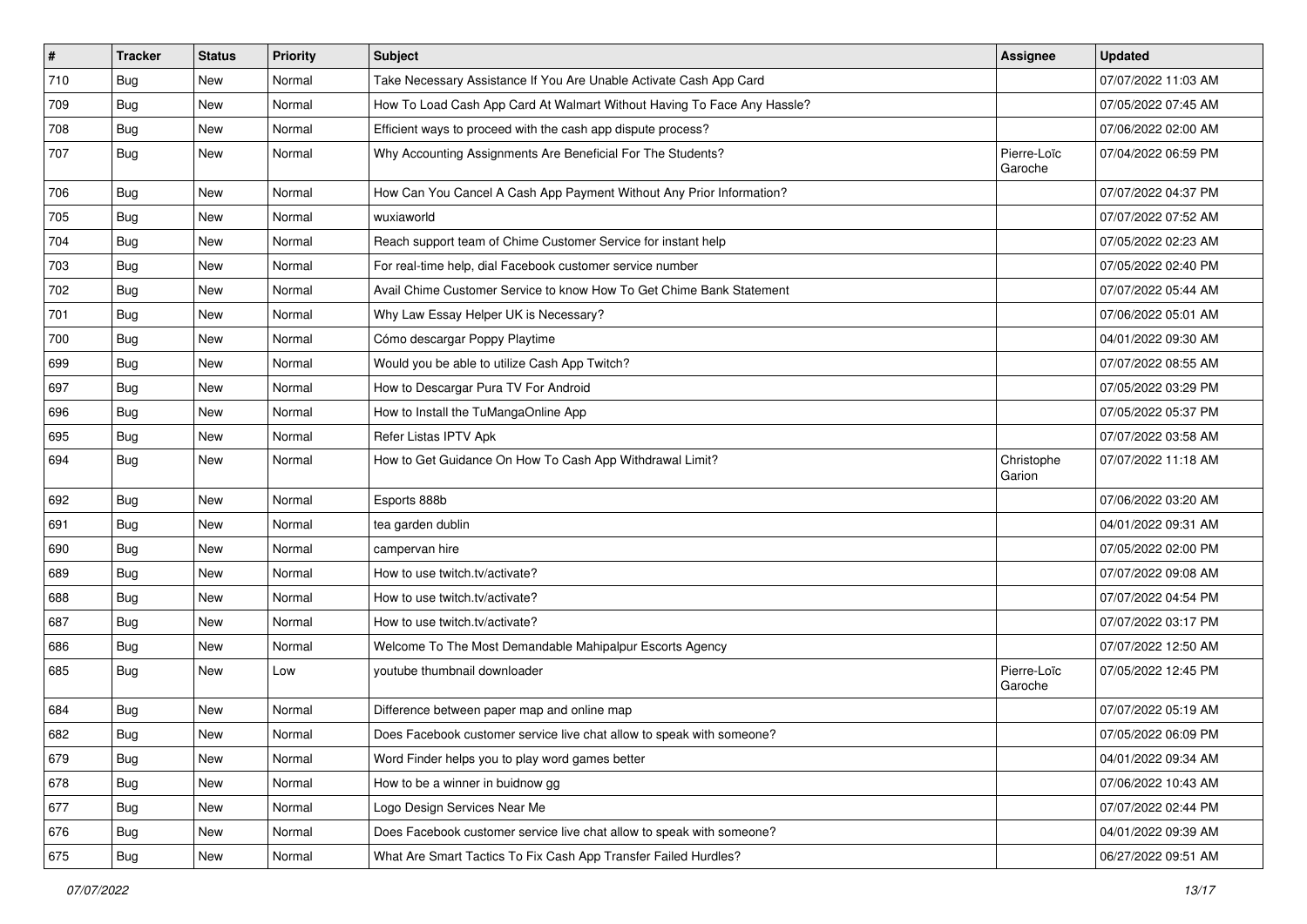| $\vert$ # | <b>Tracker</b> | <b>Status</b> | <b>Priority</b> | Subject                                                    | <b>Assignee</b>        | <b>Updated</b>      |
|-----------|----------------|---------------|-----------------|------------------------------------------------------------|------------------------|---------------------|
| 674       | Bug            | New           | Normal          | The best game in 2021                                      | Pierre-Loïc<br>Garoche | 07/07/2022 12:49 AM |
| 673       | <b>Bug</b>     | New           | Normal          | Learn the basics of pixel art - Clear grid                 |                        | 07/06/2022 01:32 PM |
| 672       | <b>Bug</b>     | New           | Normal          | The easiest way to delete ringtones on iPhone              |                        | 07/07/2022 09:20 AM |
| 671       | Bug            | <b>New</b>    | Normal          | Hot games                                                  | Pierre-Loïc<br>Garoche | 07/06/2022 02:14 AM |
| 670       | Bug            | New           | Normal          | JTWhatsApp Apk - The New and Improved WhatsApp             |                        | 07/07/2022 10:17 AM |
| 668       | <b>Bug</b>     | <b>New</b>    | Normal          | Get to know Cash App Refund Process here                   |                        | 07/05/2022 05:09 PM |
| 667       | Bug            | <b>New</b>    | Normal          | What Is a Ringtone?                                        |                        | 07/04/2022 09:55 AM |
| 666       | Bug            | New           | Normal          | 470+ pages à colorier de Noël                              |                        | 07/06/2022 01:35 PM |
| 664       | Bug            | New           | Normal          | Tea TV Apk Download - The Best Way to Watch Movies Offline |                        | 07/06/2022 09:58 AM |
| 663       | Bug            | New           | Normal          | Know how the Cash app twitches words in a detailed way.    | Pierre-Loïc<br>Garoche | 06/28/2022 07:08 PM |
| 662       | Bug            | New           | Normal          | Oreo TV Download - The Easiest Way to Watch Live TV        |                        | 07/05/2022 12:10 PM |
| 661       | Bug            | New           | Normal          | Turbo VPN MOD APK Download                                 |                        | 07/05/2022 11:24 AM |
| 660       | <b>Bug</b>     | New           | Normal          | Anchovies Nutrition Facts And Health Benefits              |                        | 04/01/2022 09:40 AM |
| 659       | <b>Bug</b>     | New           | Normal          | Olive Oil Properties And Health Benefits                   |                        | 07/07/2022 11:36 AM |
| 658       | Bug            | <b>New</b>    | Normal          | <b>Watermelon Nutrition Facts And Health Benefits</b>      |                        | 07/07/2022 01:10 PM |
| 657       | <b>Bug</b>     | New           | Normal          | Coconut Nutrition Facts And Health Benefits                |                        | 07/07/2022 08:23 AM |
| 656       | <b>Bug</b>     | New           | Normal          | Kiwi Nutrition Facts And Health Benefits                   |                        | 07/05/2022 04:52 AM |
| 655       | Bug            | <b>New</b>    | Normal          | <b>Eggplant Health Benefits</b>                            |                        | 07/07/2022 04:01 PM |
| 653       | Bug            | <b>New</b>    | Normal          | Jujube (Jinjoles): Properties And Health Benefits          |                        | 07/02/2022 08:17 PM |
| 652       | <b>Bug</b>     | New           | Normal          | Sesame Health Benefits                                     |                        | 07/03/2022 12:28 PM |
| 651       | <b>Bug</b>     | New           | Normal          | Salmon Health Benefits                                     |                        | 07/05/2022 12:09 PM |
| 650       | <b>Bug</b>     | New           | Normal          | <b>Cherries Health Benefits</b>                            |                        | 07/05/2022 11:57 PM |
| 645       | Bug            | <b>New</b>    | Normal          | thong tin chinh xac nhat hom nay                           |                        | 07/07/2022 05:47 PM |
| 644       | Bug            | New           | Normal          | <b>TeaTV App Review</b>                                    |                        | 07/06/2022 03:32 AM |
| 643       | <b>Bug</b>     | New           | Normal          | Oreo TV Apk Download                                       |                        | 07/06/2022 09:43 AM |
| 642       | Bug            | New           | Normal          | thong tin thoi tiet ngay hom nay                           |                        | 07/04/2022 12:09 AM |
| 641       | Bug            | New           | Normal          | Get Best Economics Dissertation Writing Service            |                        | 06/25/2022 10:04 AM |
| 640       | <b>Bug</b>     | New           | Normal          | play game with me                                          |                        | 07/03/2022 03:41 PM |
| 639       | <b>Bug</b>     | New           | Normal          | thong tin chinh xac                                        |                        | 07/07/2022 04:45 AM |
| 638       | Bug            | New           | Normal          | Run 3 game                                                 |                        | 07/07/2022 01:28 PM |
| 636       | <b>Bug</b>     | New           | Normal          | What is the most popular furniture color?                  |                        | 07/07/2022 12:47 PM |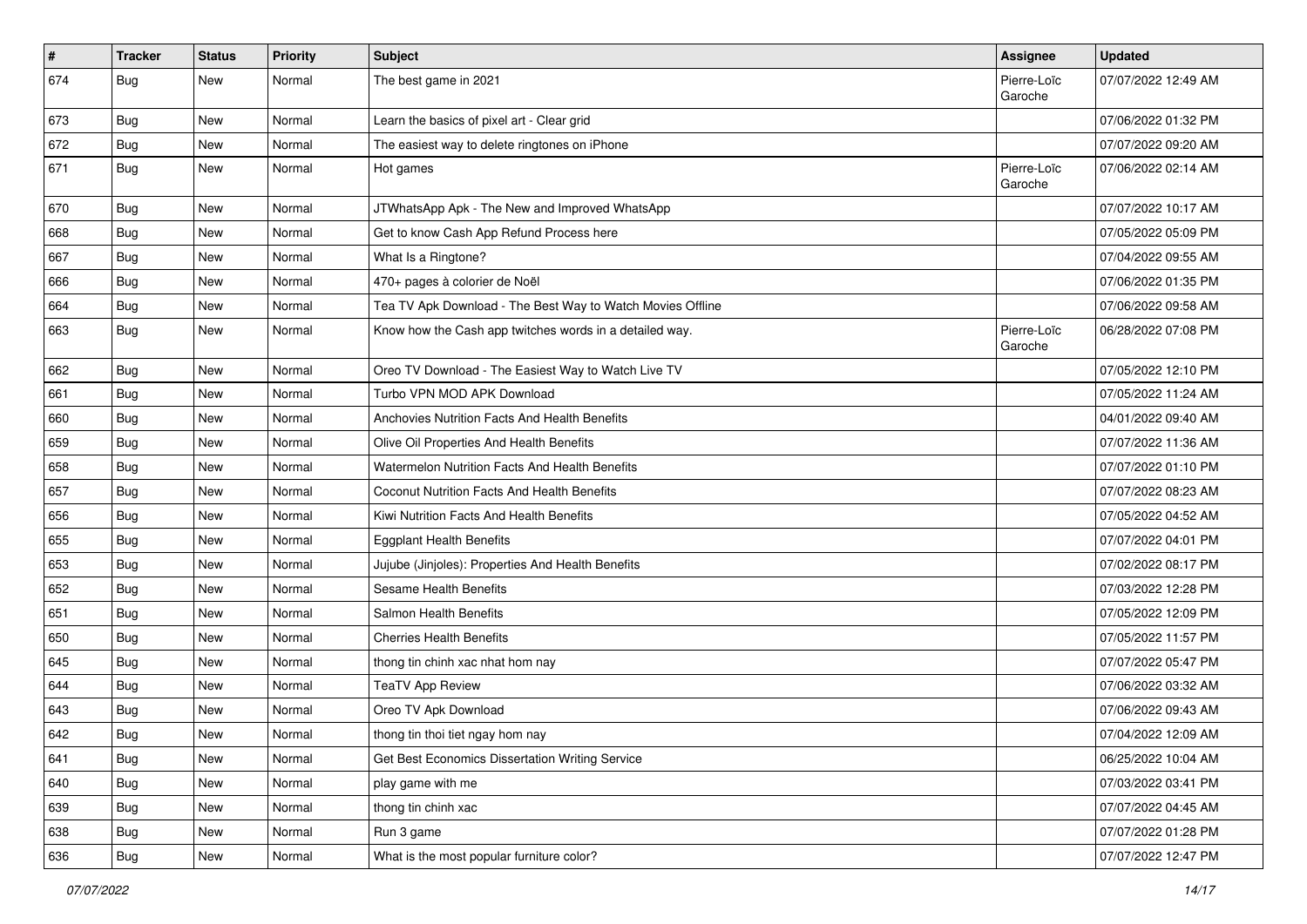| #   | <b>Tracker</b> | <b>Status</b> | <b>Priority</b> | Subject                                                                          | <b>Assignee</b>        | <b>Updated</b>      |
|-----|----------------|---------------|-----------------|----------------------------------------------------------------------------------|------------------------|---------------------|
| 635 | <b>Bug</b>     | New           | Normal          | Buy Steroids Online with OurMedicnes.com   Best Quality Steroids                 |                        | 07/07/2022 10:54 AM |
| 634 | Bug            | New           | Normal          | Buy Vidalista Tablets (Tadalafil) at [\$25 OFF + Free Shipping] Vidalistatablets |                        | 07/07/2022 04:04 AM |
| 633 | Bug            | New           | Normal          | How i can i solve my issue                                                       |                        | 04/01/2022 09:38 AM |
| 632 | Bug            | New           | Normal          | CheapestMedsShop   100% Safe Medicines Online in UK & AUS.                       |                        | 07/06/2022 03:10 AM |
| 631 | Bug            | <b>New</b>    | Normal          | How Can I Load Cash App Card at Walmart straight away?                           |                        | 07/07/2022 05:01 PM |
| 630 | <b>Bug</b>     | New           | Normal          | How Can I Load Cash App Card at Walmart straight away?                           |                        | 06/26/2022 12:04 AM |
| 629 | Bug            | New           | Normal          | How Can I Load Cash App Card at Walmart straight away?                           |                        | 07/07/2022 02:24 AM |
| 628 | Bug            | New           | Normal          | CV reviewing services!                                                           |                        | 07/07/2022 02:22 PM |
| 627 | Bug            | New           | Normal          | <b>HELO</b>                                                                      |                        | 07/07/2022 05:00 AM |
| 625 | Bug            | New           | Normal          | The best free online driving directions tool                                     |                        | 04/01/2022 09:28 AM |
| 624 | <b>Bug</b>     | New           | Normal          | Use go with the Driving Directions for your go                                   |                        | 07/03/2022 10:13 AM |
| 623 | <b>Bug</b>     | New           | Normal          | Listen to online radio stations for mobile phones                                |                        | 07/07/2022 01:35 AM |
| 622 | Bug            | New           | Normal          | CheapestMedsShop   100% Safe Medicines Online in UK & AUS.                       |                        | 07/07/2022 01:46 PM |
| 621 | <b>Bug</b>     | New           | Normal          | Buy All Modafinil & Armodafinil Tablets @Buy Modafinil US                        |                        | 07/06/2022 12:06 PM |
| 620 | <b>Bug</b>     | New           | Normal          | Viagra Meds: Fastest & Quick Delivery On Your Doorstep - USA                     |                        | 07/05/2022 01:45 AM |
| 619 | Bug            | New           | Normal          | Online Trusted Medicine Store in US for Health - Genericmedsupply                |                        | 07/07/2022 05:20 PM |
| 618 | <b>Bug</b>     | New           | Normal          | Buy Steroids Online with OurMedicnes.com   Best Quality Steroids                 |                        | 07/07/2022 08:45 AM |
| 617 | Bug            | <b>New</b>    | Normal          | Buy Vidalista Tablets (Tadalafil) at [\$25 OFF + Free Shipping] Vidalistatablets |                        | 07/06/2022 04:44 AM |
| 616 | <b>Bug</b>     | New           | Normal          | Buy Anavar Tablets   Anavar For Sale in USA, UK & Australia                      |                        | 07/07/2022 02:00 AM |
| 615 | Bug            | New           | Normal          | CheapestMedsShop   100% Safe Medicines Online in USA UK & AUS.                   |                        | 07/05/2022 09:58 AM |
| 614 | Bug            | New           | Normal          | Como baixar o MOD APK no celular                                                 |                        | 07/07/2022 04:48 PM |
| 613 | Bug            | New           | Normal          | Buy Aspadol 100mg Tab Online in US, UK, AU   Erospharmacy                        |                        | 07/07/2022 03:51 AM |
| 612 | Bug            | New           | Normal          | Luxury Slingshot Rental                                                          |                        | 07/04/2022 12:31 AM |
| 609 | <b>Bug</b>     | New           | High            | Online Trusted Medicine Store in US for Health - Genericmedsupply                |                        | 07/07/2022 03:54 PM |
| 607 | Bug            | New           | Normal          | Vex 5                                                                            |                        | 06/27/2022 11:24 PM |
| 604 | Bug            | <b>New</b>    | Normal          | <b>Idle Game Online</b>                                                          |                        | 07/03/2022 01:49 PM |
| 603 | <b>Bug</b>     | New           | Normal          | Premiere gratuito da lista de IPTV                                               |                        | 07/04/2022 01:09 AM |
| 602 | <b>Bug</b>     | New           | Normal          | Best Essay Writing Service UK                                                    | Pierre-Loïc<br>Garoche | 07/05/2022 01:28 AM |
| 601 | Bug            | New           | Normal          | Best Essay Writing Service UK                                                    | Pierre-Loïc<br>Garoche | 07/07/2022 12:14 PM |
| 600 | Bug            | New           | Normal          | Play Store Pro                                                                   |                        | 07/05/2022 09:29 PM |
| 599 | Bug            | New           | Normal          | Do you know how to delete cash app account from your computer?                   |                        | 07/07/2022 07:19 AM |
| 598 | <b>Bug</b>     | New           | Normal          | Universo s / f Download                                                          |                        | 07/07/2022 04:51 PM |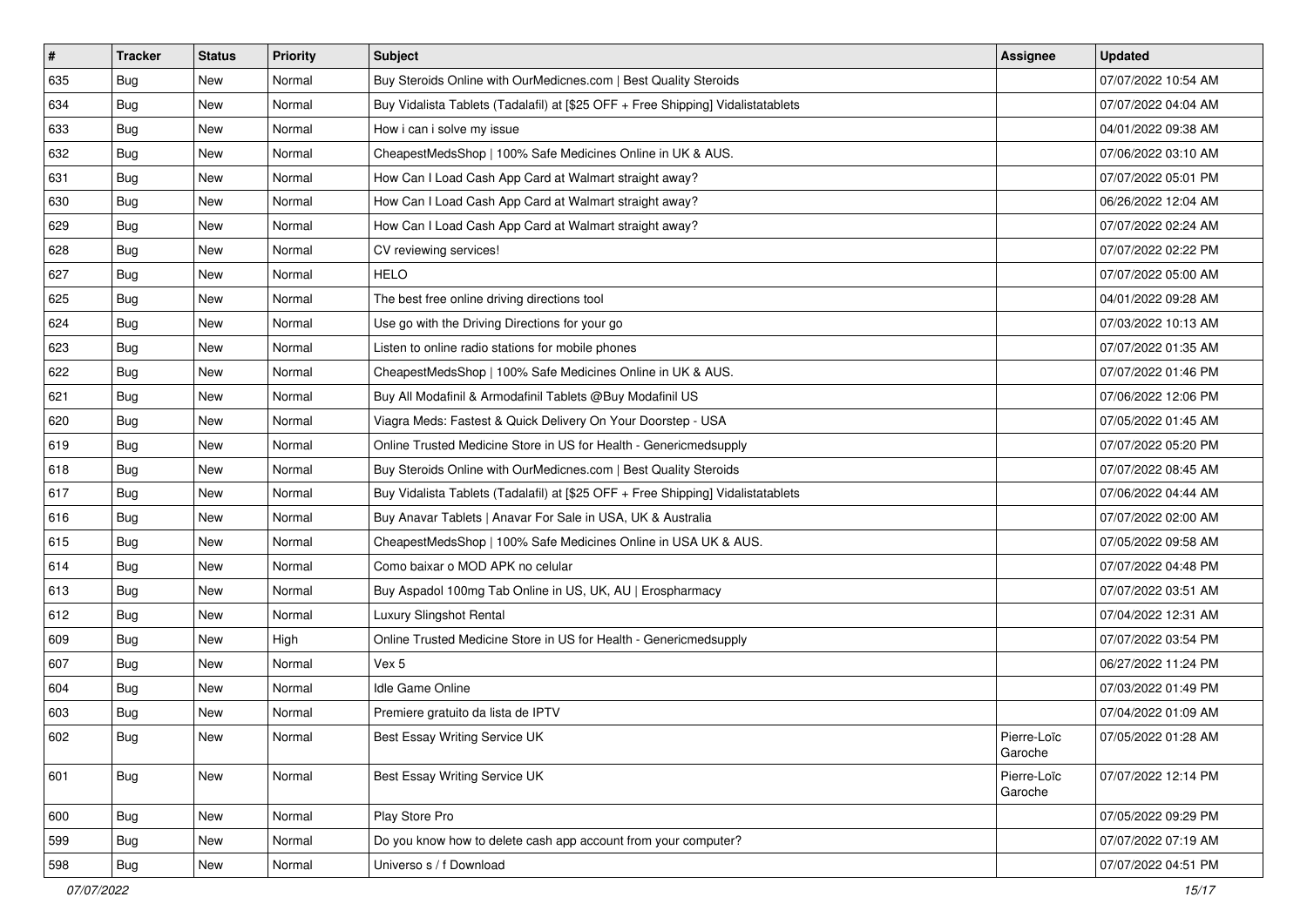| #   | <b>Tracker</b> | <b>Status</b> | <b>Priority</b> | Subject                                                                                                                                                                                                                                                               | <b>Assignee</b>        | <b>Updated</b>      |
|-----|----------------|---------------|-----------------|-----------------------------------------------------------------------------------------------------------------------------------------------------------------------------------------------------------------------------------------------------------------------|------------------------|---------------------|
| 597 | Bug            | <b>New</b>    | Normal          | Universo s / f Download                                                                                                                                                                                                                                               |                        | 07/06/2022 09:28 AM |
| 596 | Bug            | <b>New</b>    | Normal          | <b>Kids Games</b>                                                                                                                                                                                                                                                     |                        | 06/27/2022 04:08 AM |
| 595 | Bug            | New           | Normal          | RFM Online - une révolution dans la gestion de l'identité numérique                                                                                                                                                                                                   |                        | 07/04/2022 08:30 AM |
| 593 | Bug            | New           | Normal          | Eiffel Spark Ultimate C2 SN series is a fully synthetic range of advanced performance engine oils blended in<br>high performance fully synthetic (PAO - polyalphaolefin) basestocks fortified with advanced technology additive<br>system, specifically formulated to |                        | 07/07/2022 03:21 PM |
| 592 | Bug            | <b>New</b>    | Normal          | Deezer Premium APK - Baixe músicas de qualquer lugar do mundo de graça                                                                                                                                                                                                |                        | 07/07/2022 08:03 AM |
| 591 | Bug            | New           | Normal          | How To Find Facebook Modifications For Your Spotify Premium Apk?                                                                                                                                                                                                      |                        | 07/05/2022 03:13 PM |
| 590 | Bug            | <b>New</b>    | Normal          | Follow proper initiatives to check my cash app card balance:                                                                                                                                                                                                          |                        | 07/07/2022 02:33 AM |
| 589 | Bug            | <b>New</b>    | Normal          | How can I get the cash app phone number of customer support?                                                                                                                                                                                                          |                        | 06/30/2022 12:20 AM |
| 588 | Bug            | New           | Normal          | YouTube Vanced Apk Manager App - Como instalá-lo                                                                                                                                                                                                                      |                        | 06/28/2022 10:56 PM |
| 587 | Bug            | New           | Normal          | Why Picsart Pro Offers Great Features                                                                                                                                                                                                                                 |                        | 07/07/2022 03:50 PM |
| 586 | Bug            | <b>New</b>    | Normal          | Best Modifications For Your Mobile Phone                                                                                                                                                                                                                              |                        | 07/07/2022 08:38 AM |
| 585 | Bug            | New           | Normal          | What is cash app help number?                                                                                                                                                                                                                                         |                        | 07/06/2022 03:14 AM |
| 584 | Bug            | <b>New</b>    | Normal          | Want the cash app customer service number to check balance?                                                                                                                                                                                                           |                        | 07/02/2022 07:36 PM |
| 583 | Bug            | New           | High            | Need the Cash app customer service phone number?                                                                                                                                                                                                                      |                        | 07/03/2022 10:09 PM |
| 582 | Bug            | New           | Normal          | Cash App Won't Let Me Send Money If There Is A Low Balance Available                                                                                                                                                                                                  | Pierre-Loïc<br>Garoche | 07/05/2022 11:59 PM |
| 581 | Bug            | <b>New</b>    | Normal          | E-Learning Course Help                                                                                                                                                                                                                                                |                        | 07/07/2022 07:25 AM |
| 580 | Bug            | New           | High            | What is Narrative Essay?                                                                                                                                                                                                                                              | Christophe<br>Garion   | 07/05/2022 12:04 AM |
| 579 | Bug            | New           | Normal          | YOUR CV MAKES YOUR FIRST IMPRESSION                                                                                                                                                                                                                                   | Christophe<br>Garion   | 07/05/2022 07:46 PM |
| 577 | Bug            | New           | Normal          | Follow these easy steps to make Admiral Casino Login                                                                                                                                                                                                                  |                        | 07/07/2022 01:06 AM |
| 576 | Bug            | New           | Normal          | So laden Sie ein Instagram-Bild herunter                                                                                                                                                                                                                              |                        | 06/30/2022 06:17 PM |
| 574 | Bug            | <b>New</b>    | Normal          | How to fix the Epson printer offline issue due to a wired connection?                                                                                                                                                                                                 |                        | 07/05/2022 02:39 PM |
| 573 | Bug            | New           | Normal          | Experimente lo mejor en la aplicación Apk de juegos gratis                                                                                                                                                                                                            |                        | 07/05/2022 08:47 PM |
| 571 | Bug            | New           | Normal          | How may the Cash app dispute your trade?                                                                                                                                                                                                                              | Pierre-Loïc<br>Garoche | 07/02/2022 11:09 AM |
| 570 | Bug            | New           | Normal          | What is Sutton bank cash app customer service phone number?                                                                                                                                                                                                           | Pierre-Loïc<br>Garoche | 07/07/2022 05:01 PM |
| 569 | Bug            | New           | Normal          | What is the incoming and outgoing mail server for Outlook IMAP settings?                                                                                                                                                                                              | Pierre-Loïc<br>Garoche | 07/05/2022 05:35 PM |
| 568 | Bug            | New           | Normal          | Instale a versão mais recente do YouTube Premium                                                                                                                                                                                                                      |                        | 07/05/2022 09:14 AM |
| 567 | <b>Bug</b>     | New           | Normal          | Singapore assignment help                                                                                                                                                                                                                                             |                        | 07/07/2022 08:32 AM |
| 566 | Bug            | New           | Normal          | Kinemaster Pro Download - los App Review                                                                                                                                                                                                                              |                        | 04/01/2022 09:27 AM |